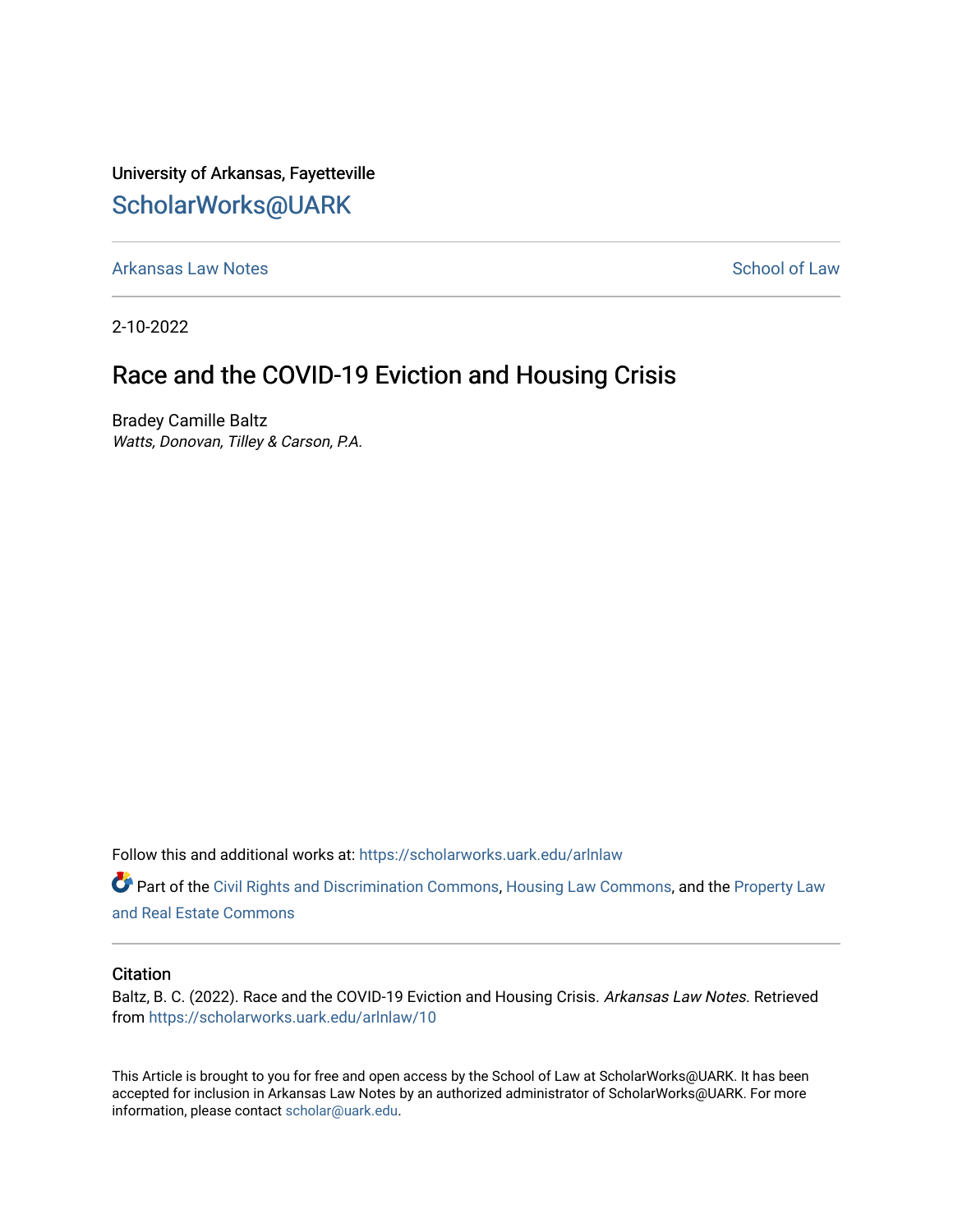## **Race and the COVID-19 Eviction and Housing Crisis**

Bradey Camille Baltz

## **I. INTRODUCTION**

Historical and present discriminatory housing, land use, property, and criminal policies and laws have contributed to an inaccessibility of homeownership and wealth accumulation for people of color in the United States.<sup>1</sup> "People of color rent at higher rates than white people," and thus, face a higher risk of eviction.2 People of color are also overrepresented in jobs most affected by the COVID-19 pandemic, like the restaurant and hotel industries.<sup>3</sup> As compared to white workers, Black and Latinx Americans are less likely to have access to paid sick leave and family leave, forcing them to choose to go to work when they are sick or jeopardize their ability to provide for themselves and their families.<sup>4</sup>

Many states are choosing not to enforce the moratorium on evictions issued by the CDC, and a majority of evictions, identified by Public Integrity using a Westlaw court tracking service, are occurring in minority and low-income

Bradey Camille Baltz is an associate attorney at Watts, Donovan, Tilley & Carson, P.A. in Little Rock. She received her B.S. in Chemistry from the University of Arkansas, J.D. from UA Little Rock William H. Bowen School of Law, and Master in Public Health from the University of Arkansas for Medical Sciences. Bradey also serves as the Arkansas Association of Women Lawyers Development Chair. She primarily practices insurance defense. In her spare time, Bradey enjoys spin class and spending time with friends.

<sup>1</sup>*. Racism, Homelessness, and COVID-19*, NAT'L L. CTR. ON HOMELESSNESS & POVERTY, [https://perma.cc/3PYE-XDAG] (last visited Oct. 28, 2021).

<sup>2</sup>*. Id.* 

<sup>3</sup>*. Id.* 

<sup>4</sup>*. Id.*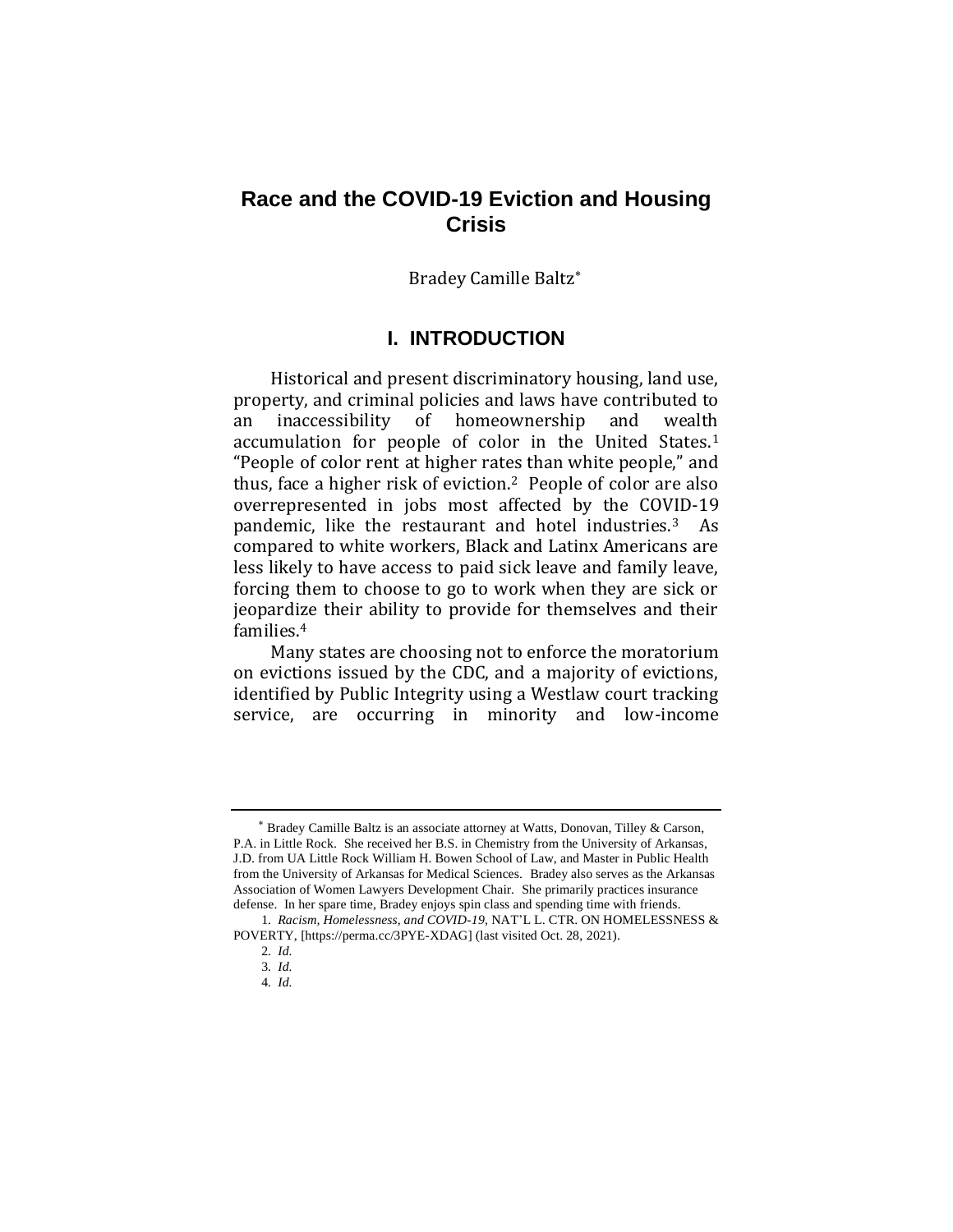neighborhoods.5 Approximately "two-thirds of . . . eviction cases were against tenants living in census tracts with minority populations above that of the national average."<sup>6</sup> Further, the COVID-19 pandemic has disproportionately affected non-white Americans.<sup>7</sup> Indeed, "African American deaths from COVID-19 are nearly two times greater than . . . expected based on their share of the population."<sup>8</sup>

Evictions increase contacts between households because they require evicted persons to find new living arrangements, often with family or friends, and if evicted persons enter a homeless shelter, they are entering an indoor space that is often crowded.9 Researchers found that the lifting of state eviction moratoriums and allowance of evictions to continue "caused as many as 433,700 . . . cases of Covid-19 and 10,700 additional deaths."<sup>10</sup>

The COVID-19 pandemic created a housing and eviction crisis, which−as a result of decades of racial discrimination in housing policies and laws−has led, in part, to disproportionate health outcomes by race during the pandemic. This article will assess structural racism in housing law and its impact on disproportionate outcomes by race during the COVID-19 pandemic, particularly regarding housing stability and evictions. While the COVID-19 eviction and housing crisis stretched throughout the entire United States, this article will focus primarily on evictions and racial disparities regarding the same within Arkansas.

<sup>5.</sup> Sarah Kleiner, Joe Yeradi, & Pratheek Rebala, *Communities of Color Poised to Lose Their Homes as Eviction Moratoriums Lift,* CTR. FOR PUB. INTEGRITY (July 22, 2020), [https://perma.cc/8RYK-CES9].

<sup>6</sup>*. Id.* 

<sup>7</sup>*. See Health Equity Considerations and Racial and Ethnic Minority Groups*, CTRS. FOR DISEASE CONTROL & PREVENTION, [https://perma.cc/6VPF-L79V], (Jan. 25, 2022).

<sup>8.</sup> Maria Godoy & Daniel Wood, *What Do Coronavirus Racial Disparities Look Like State By State?,* NAT'L PUB. RADIO (May 30, 2020, 6:00 AM), [https://perma.cc/5ZGX-UMWF].

<sup>9.</sup> Annie Nova, *Evictions have led to hundreds of thousands of additional Covid-19 cases, research finds*, CNBC [https://perma.cc/9V2U-SB7Z] (Dec. 15, 2020, 10:19 AM).

<sup>10</sup>*. Id.*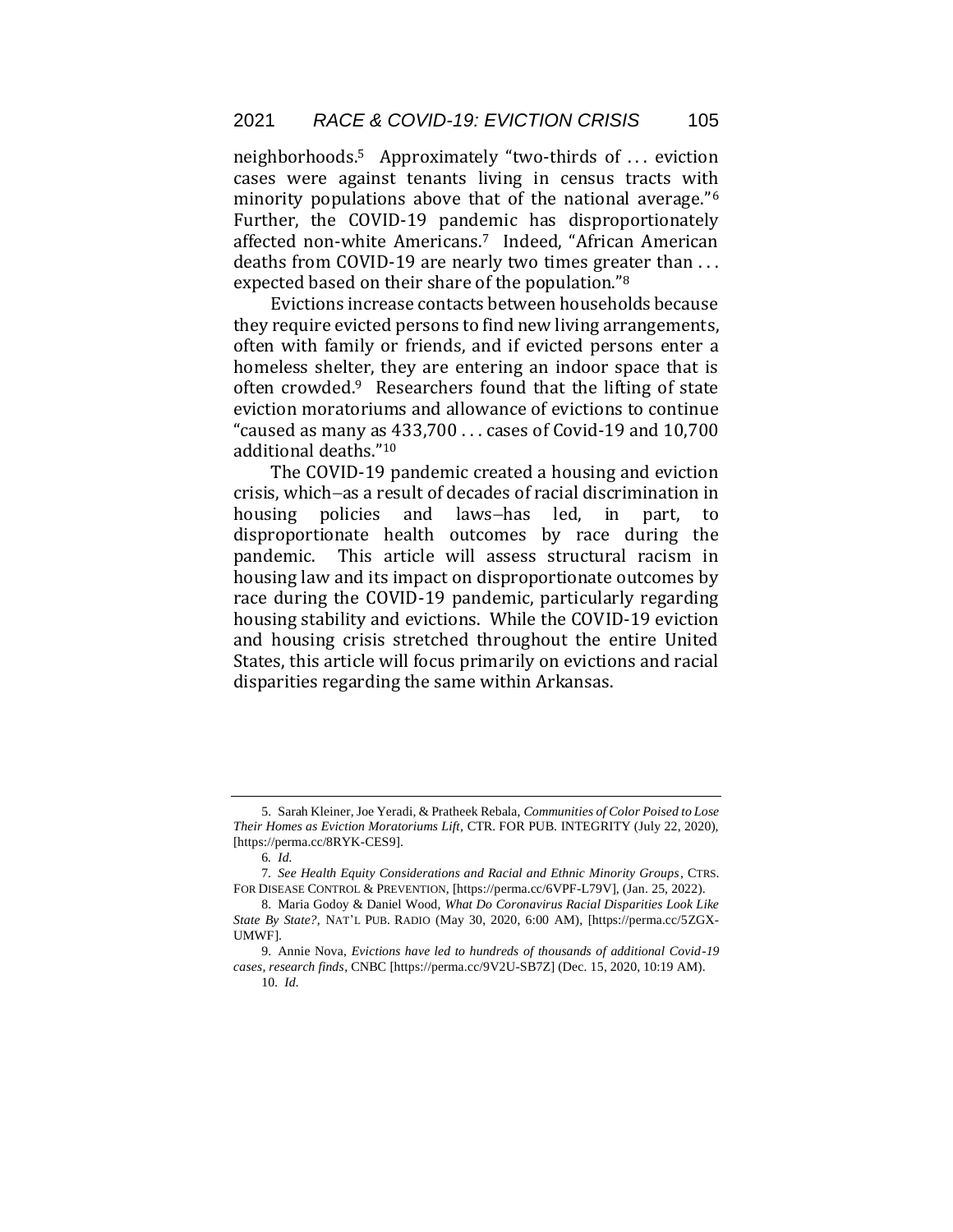#### **II. COVID-19: DISPARITIES IN RISK, TRANSMISSION, HOSPITALIZATIONS, DEATH, AND OTHER PANDEMIC-RELATED LOSSES**

Racial minorities in the United States have experienced "substantially higher rates of infection, hospitalization, and death" as compared to white persons within the United States.<sup>11</sup> For example, one study showed "the hospitalization rates and death rates per 10,000 [patients], respectively, were 24.6 and 5.6 for Black patients," as compared to "7.4 and 2.3 for White patients."<sup>12</sup>

The highest rate of COVID-19 infection in the United States has been among non-Hispanic white people, but racial minority groups have experienced disproportionately high COVID-19 infection rates given their share of the United States population.<sup>13</sup> "The percent[age] of cases for racial ... minority groups [is] higher than the percent[age] of these populations within the total [United States] population."<sup>14</sup> White persons make up approximately 60% of the United States population, but the percentage of COVID-19 cases attributable to white individuals is only 52.4%.15 Whereas, Black persons make up approximately 12% of the United States population, and represent 11.8% of the COVID-19 cases analyzed by the CDC.16 Particularly, Latinx people make up approximately 18% of the United States population, but represent 26.1% of COVID-19 cases.<sup>17</sup>

"Racial ... minority groups have [experienced] disproportionately higher hospitalization rates" during the COVID-19 pandemic as compared to white persons.18 Whites have experienced the second lowest COVID-19

<sup>11.</sup> Leo Lopez III, Louis H. Hart III, & Mitchell H. Katz, *Racial and Ethnic Health Disparities Related to COVID-*19, 325 J. AM. MED. ASS'N 719, 719 (2021).

<sup>12</sup>*. Id.* 

<sup>13</sup>*. Disparities in COVID-19 Illness*, CTRS. FOR DISEASE CONTROL & PREVENTION, [https://perma.cc/SJ7H-9TBR] (Dec. 10, 2020).

<sup>14</sup>*. Id.* 

<sup>15</sup>*. Id.* 

<sup>16</sup>*. Id.* 

<sup>17</sup>*. Id.* 

<sup>18</sup>*. Disparities in COVID-19 Associated Hospitalizations*, CTRS. FOR DISEASE CONTROL & PREVENTION, [https://perma.cc/8XDC-YYY2] (Jan. 27, 2022).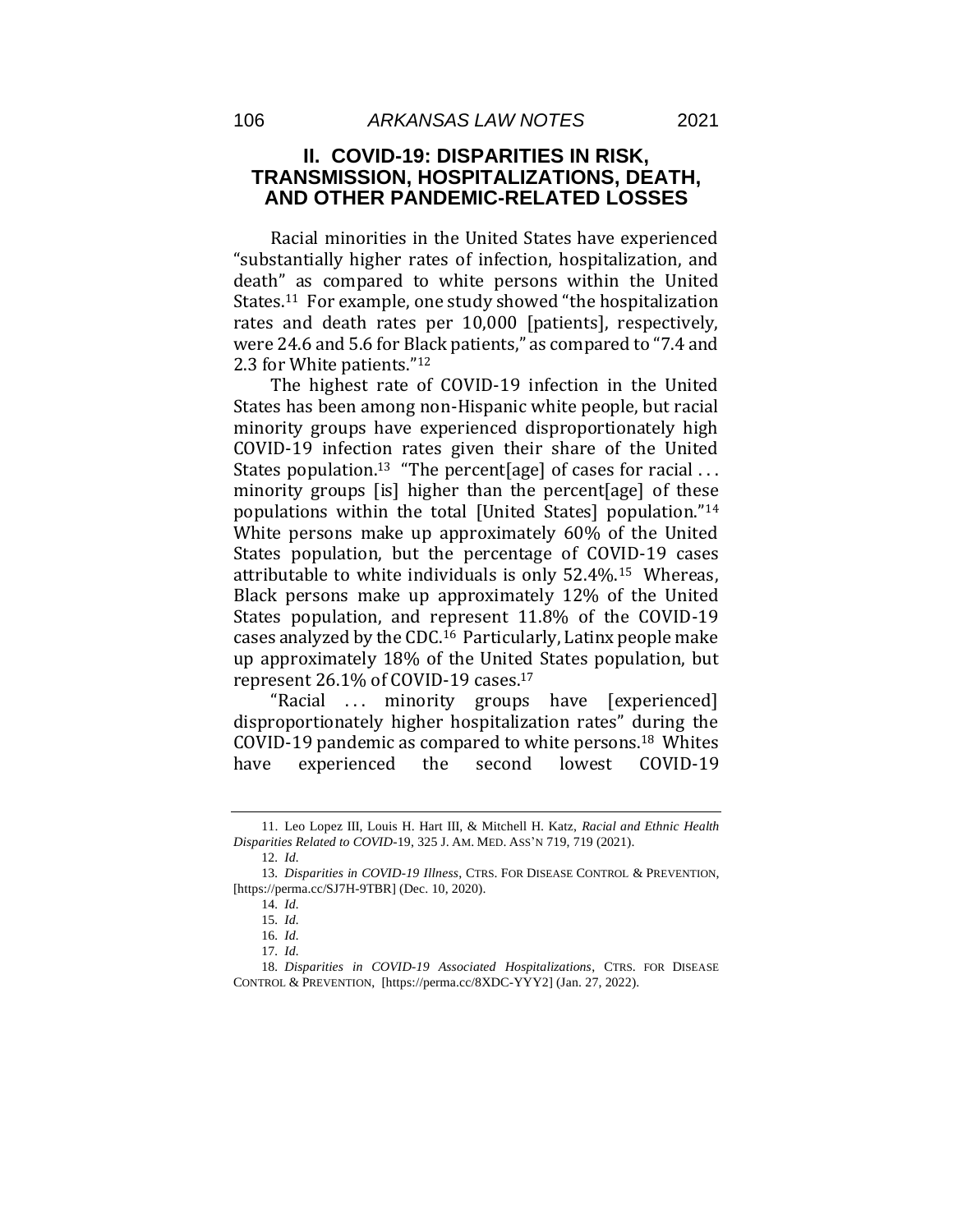hospitalization rate across all racial and ethnic groups, and Native American, Hispanic, and Black persons have experienced hospitalization rates 2.4 to 3.1 times higher than the White hospitalization rate.<sup>19</sup>

Furthermore, racial minorities are overrepresented in COVID-19 deaths as well.<sup>20</sup> One study found that despite only representing 12% of the United States population, Black persons represent 34% of COVID-19 related deaths.21 In a nationwide analysis, counties with high Black populations experienced higher rates of confirmed COVID-19 cases and deaths than counties with higher percentages of white people.<sup>22</sup>

The data is similar in Arkansas as well.<sup>23</sup> While representing 15% of the Arkansas population, Black persons represented 17% of COVID-19 cases in Arkansas and 15% of deaths.24 Latinx persons represent 9% of COVID-19 cases in the state, but only represent 7% of the population.<sup>25</sup> Arkansas has not reported race or ethnicity data in testing or hospitalizations, so racial disparities cannot be evaluated in those areas.<sup>26</sup>

COVID-19 has exacerbated the racial disparities already existent and rampant in this country. The CDC has identified four different areas in which racial and ethnic minorities groups are disproportionately affected and are, therefore, at an increased risk of exposure to COVID-19: (1) neighborhood and physical environment; (2) housing; (3) occupation; and (4) education, income, and wealth gaps.<sup>27</sup> "[G]eographic areas with higher social and economic inequities," as well as higher populations of Latinx and non-white individuals, "had

<sup>19</sup>*. Id.* 

<sup>20</sup>. *Disparities in Deaths from COVID-19,* CTRS. FOR DISEASE CONTROL & PREVENTION, [https://perma.cc/A237-5TQZ] (Dec. 10, 2020).

<sup>21</sup>*. Id.* 

<sup>22</sup>*. Id.* 

<sup>23</sup>*. Arkansas,* JOHNS HOPKINS CORONAVIRUS RES. CTR., [https://perma.cc/TRF9- LDXR] (last accessed Jan. 29, 2022).

<sup>24</sup>*. Id.* 

<sup>25</sup>*. Id.* 

<sup>26</sup>*. Racial Data Dashboard*, THE COVID TRACKING PROJECT, [https://perma.cc/7V94-DGV8] (Mar. 7, 2021).

<sup>27</sup>*. Risk of Exposure to COVID-19*, CTRS. FOR DISEASE CONTROL & PREVENTION, [https://perma.cc/T29K-F8YG] (Dec. 10, 2020).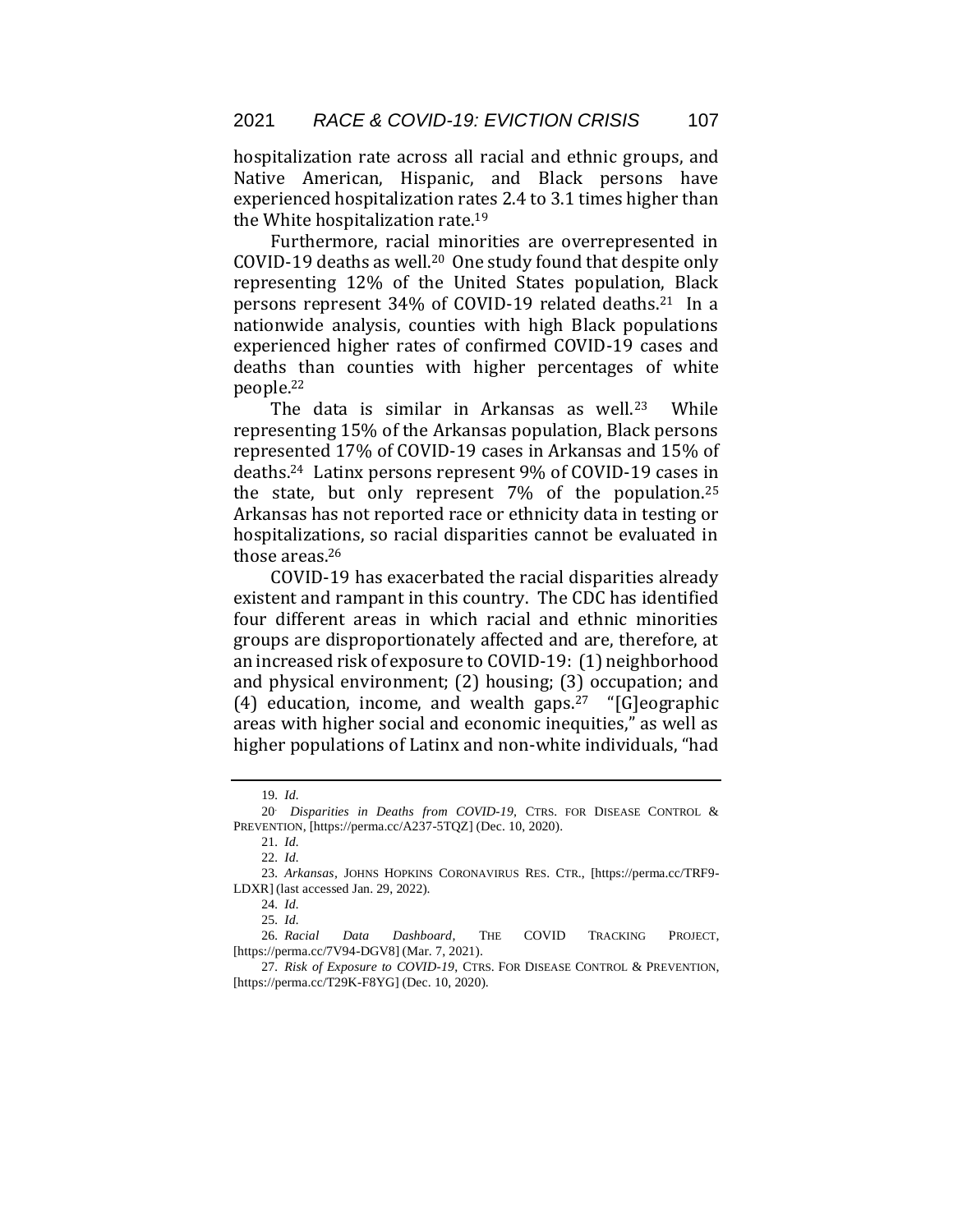higher rates of [COVID-19] infection [than] areas with lower social and economic inequities."28 These areas also had higher percentages of persons working essential jobs or jobs that require more interaction with the public while at work, living in more crowded housing, and experiencing insecurities relating to food and health care. $29$  Crowded housing leads to higher rates of infection and makes isolation and other COVID-19 prevention strategies more difficult or completely unattainable.<sup>30</sup>

As compared to white persons, racial minorities have a higher percentage of persons living in crowded housing, thus increasing their risk of contracting COVID-19 as described above.31 Furthermore, racial minority groups experience higher representation in correctional facilities, homeless shelters, and long-term care facilities, all of which have seen significant COVID-19 outbreaks throughout the country.<sup>32</sup> Crowded housing proves a challenge for controlling the spread of COVID-19 because of issues adhering to distancing and hygiene measures.<sup>33</sup>

Racial minorities also have a higher representation in essential worker jobs like health care, farms, factories, grocery stores, etc.34 These jobs have much more interaction and close contact with the public at large, and many of these jobs do not provide paid sick or vacation leave, making it difficult for these workers to take off when they are sick or to visit a health care provider.<sup>35</sup>

## **III. RENTER POPULATION DEMOGRAPHICS**

Even prior to the pandemic, "Black, Native American, and Hispanic households [were] more likely . . . to be extremely low-income renters" as compared to white renters; "[t] wenty percent of [B]lack households, 18% of [Native American] . . .

<sup>28</sup>*. Id.* 

<sup>29</sup>*. Id.* 

<sup>30</sup>*. Id.* 

<sup>31</sup>*. Id.* 

<sup>32</sup>*. Risk of Exposure to COVID-19*, *supra* note 27.

<sup>33</sup>*. Id.* 

<sup>34</sup>*. Id.* 

<sup>35</sup>*. Id.*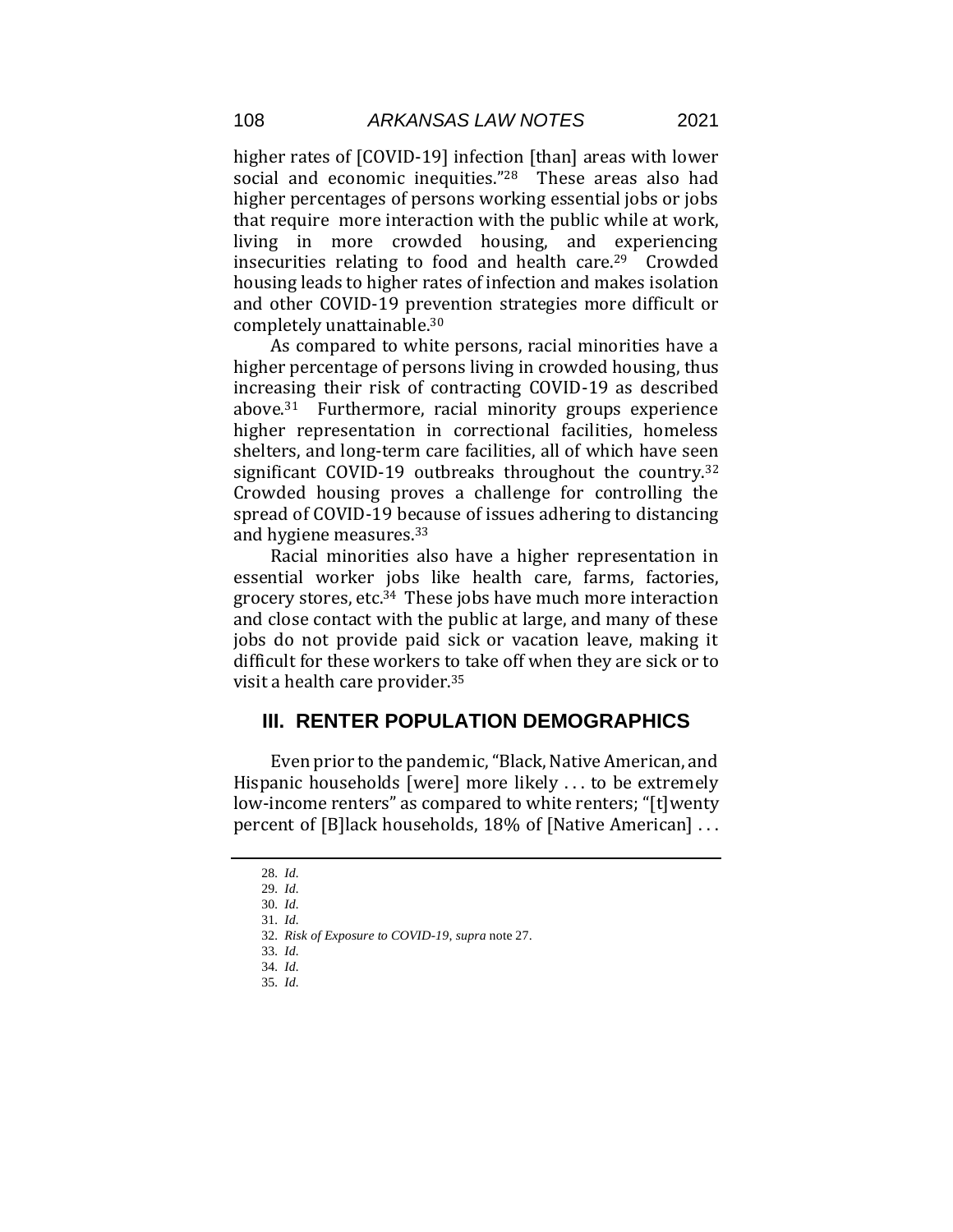households, and 16% of Hispanic households [were] extremely low-income renters" in 2019, compared to 6% of white renters.<sup>36</sup> "[E]xtremely low-income renter[]" is defined as having an "income[] at or below the poverty level or 30% of their area median income."<sup>37</sup> In 2019, there were only "37 rental [housing units available] for every 100 extremely lowincome renter households."<sup>38</sup>

In Arkansas, approximately 45.8% of the renters in the state are rent burdened.<sup>39</sup> Comparatively, "only 22.8% of homeowners [in Arkansas,] with mortgages" are burdened by the "costs associated with [home] ownership."40 While Arkansas has a 13.5% lower cost of living than the national average, "incomes [in Arkansas] are 21% below the national average."41 In large metropolitan areas of Arkansas, approximately 52% of a typical person's income is attributed to housing and transportation costs.42 Furthermore, because Arkansas is a more rural state, people who live in more rural areas may have lower housing costs but will typically have higher transportation costs due to the proximity of their work and home.<sup>43</sup>

The racial disparity exists because of disparities in home ownership and the racial wealth gap between non-white and white Americans.<sup>44</sup> "Decades of racial discrimination in real estate, lending practices, and federal housing policy have made homeownership difficult to obtain for minorities."<sup>45</sup> Furthermore, discrimination and inequalities "in educational attainment, wages, and employment" are factors driving racial disparities in income.<sup>46</sup> For example, "[i]n 2016, the median black and Hispanic worker [only] earned 65% and

<sup>36</sup>*. Racial Disparities Among Extremely Low-Income Renters*, NAT'L LOW INCOME HOUS. COAL. (Apr. 15, 2019), [https://perma.cc/7DTJ-TPS7].

<sup>37</sup>*. Id.* 

<sup>38</sup>*. Id.* 

<sup>39.</sup> Emily Walkenhorst, *Census: 45.8% of state rents burdensome*, ARK. DEMOCR. GAZ. (Sept. 26, 2019, 7:11 AM),[https://perma.cc/8XHC-YUBT].

<sup>40</sup>*. Id.* 

<sup>41</sup>*. Id.* 

<sup>42</sup>*. Id.* 

<sup>43</sup>*. Id.* 

<sup>44.</sup> NAT'L LOW INCOME HOUS. COAL., *supra* note 36.

<sup>45</sup>*. Id.* 

<sup>46</sup>*. Id.*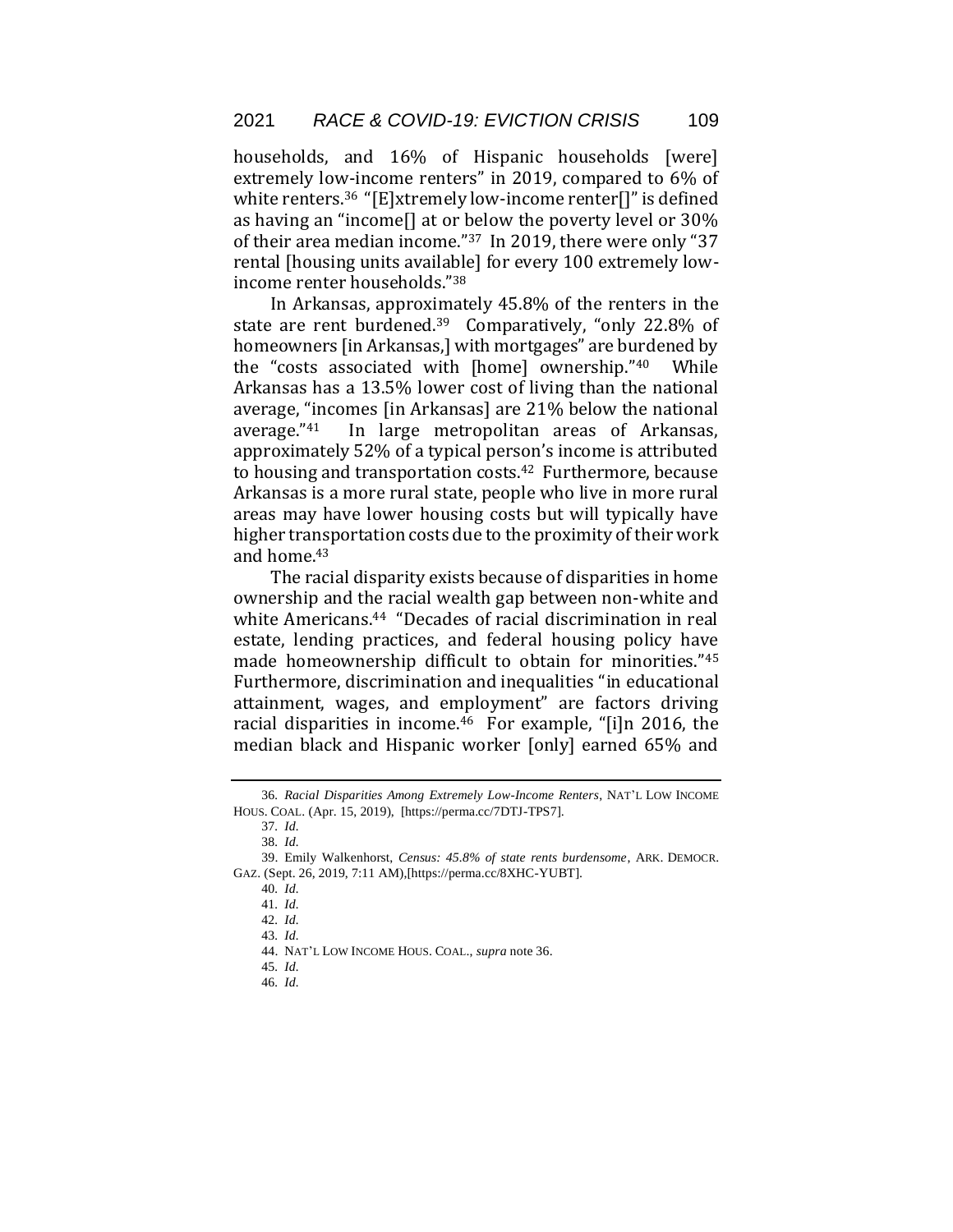63% of [what] the median white worker" earned, and "[t]he lowest-income black and Hispanic workers [only] earned 54% and 66% of the [earnings of the] lowest-income white workers."<sup>47</sup>

In 2017, Arkansas ranked 44th in the nation in poverty with a poverty rate of 16.4%.<sup>48</sup> 27.6% of Black Arkansans and 23.2% of Latinx Arkansans were impoverished in 2017, compared to  $13.6\%$  of white Arkansans.<sup>49</sup> Arkansas had approximately 69 affordable housing units for every 100 "very low income $\left[\right]$ " renter households in 2016.<sup>50</sup> These "[r]acial disparities also exist" within the renter class itself.<sup>51</sup> Of renter households, only 22% of white renter households have extremely low income as compared to "35% of black renter households," 38% of Native American renter households, "and 28% of Hispanic renter households" with extremely low incomes.<sup>52</sup>

## **IV. IMPACT OF COVID-19 ON THE RENTER POPULATION**

It was estimated that by the end of September 2020, "19 to 23 million individuals" within the United States were "at high risk of being evicted."53 In October 2020, it was estimated that approximately 139,000 Arkansas households were unable to pay rent.54 Approximately 50 million people in the United States live in renter households that

<sup>47</sup>*. Id.*

<sup>48</sup>*. Arkansas*, TALK POVERTY, [https://perma.cc/Q8DS-DGA3] (last visited Jan. 29, 2022).

<sup>49</sup>*. Id.* 

<sup>50</sup>*. Id.* 

<sup>51.</sup> NAT'L LOW INCOME HOUS. COAL., *supra* note 36.

<sup>52</sup>*. Id.* 

<sup>53.</sup> Craig Evan Pollack et al., *When Storms Collide: Evictions, COVID-19, And Health Equity*, HEALTH AFFS. (Aug. 4, 2020), [https://perma.cc/LGS3-RDC7]; Katherine Lucas McKay et al., *20 Million Renters Are at Risk of Eviction; Policymakers Must Act Now to Mitigate Widespread Hardship*, ASPEN INST. (June 19, 2020), [https://perma.cc/WF35- SMTK].

<sup>54.</sup> Max Brantley, *At last, some rental assistance proposed by state,* ARK. TIMES (Oct. 7, 2020, 3:17 PM), [https://perma.cc/5AXA-RX4Q].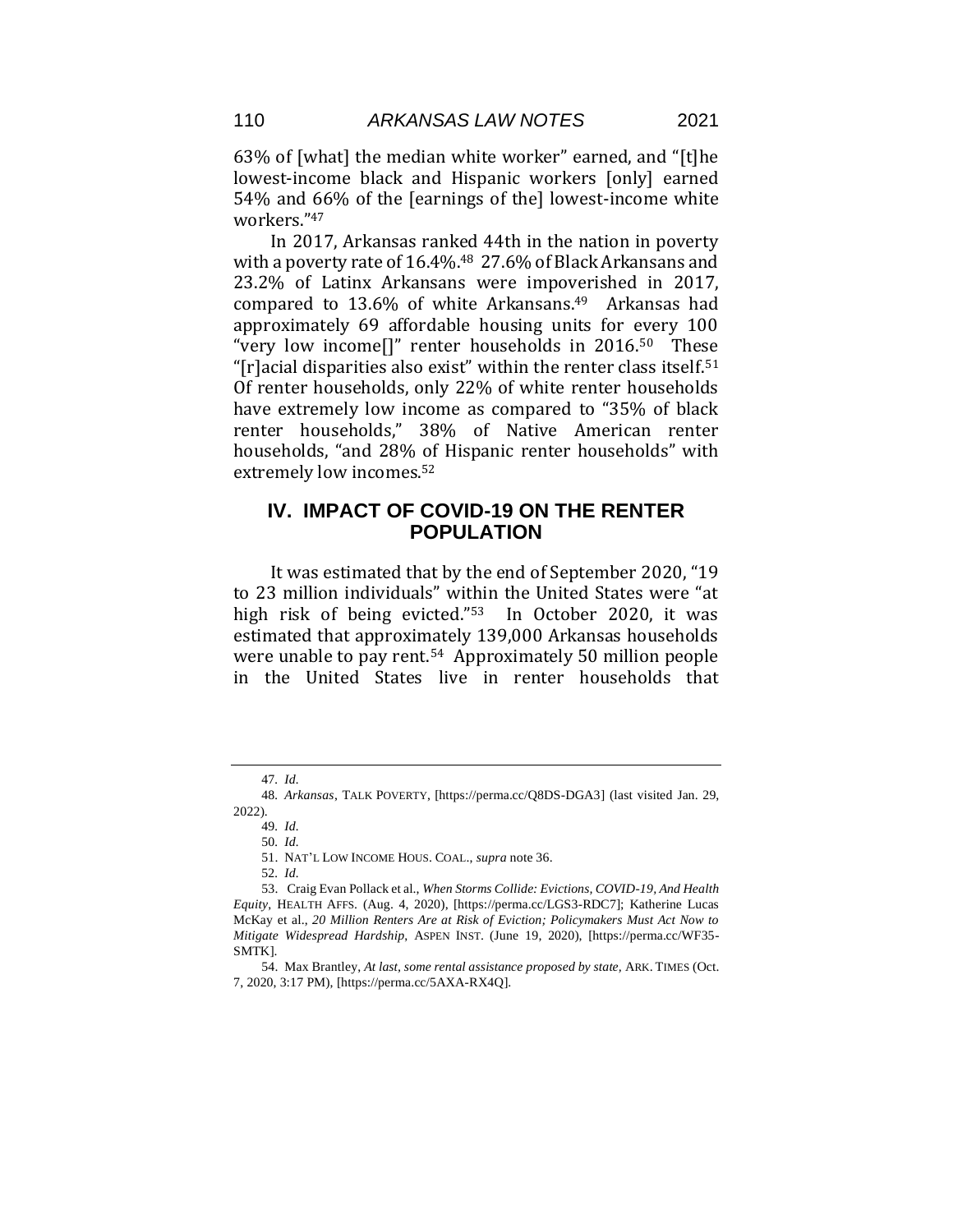experienced job or income loss due to the pandemic, with communities of color impacted the most.<sup>55</sup>

People of color "are disproportionately represented in the food, arts and service industries[,]" which have been most prominently affected by the pandemic.56 Evidence shows that as a result of the racial wealth gap and general socioeconomic divide, more than 70% "of Black and Latinx adults entered the pandemic lacking the emergency funds to cover three months of expenses, compared to under half of white adults."<sup>57</sup>

The Joint Center for Housing Studies of Harvard University "revealed that Black households were the most likely to be behind on rent payments, followed by Hispanic or Latino, Asian, multiracial and finally white households."58 In September 2020, 23% of Black renters were likely to be behind on rental payments compared to 20% of Latinx renters, 19% of Asian renters, and 10% of white renters.<sup>59</sup>

"*The percentage of Black people in a community is a greater predictor of eviction filings than poverty level in some communities."*<sup>60</sup>When controlling for education levels, on average, "[b]lack renters face eviction at nearly twice the rate of white renters."61 Outside the context of the pandemic, "people of color [face] extreme risk of [eviction and] housing

<sup>55.</sup> Emily A. Benfer, *"The system is failing all the families that really need it": How the threat of eviction has perpetuated health inequity and racial injustice during the pandemic*, INT'L NETWORK ST. PAPERS (Dec. 10, 2020), [https://perma.cc/QKT6-26XY]; Elizabeth Kneebone & Cecile Murray, *Estimating COVID-19's Near-Term Impact on Renters*, TERNER CTR. FOR HOUS. INNOVATION U. CAL., BERKELEY (Apr. 24, 2020), [https://perma.cc/SXW5-J229]; *see also* Rakesh Kochhar, *Unemployment rate is higher than officially recorded, more so for women and certain other groups*, PEW RSCH. CTR. (June 30, 2020), [https://perma.cc/6ARG-U2F5].

<sup>56.</sup> Alexandra Lee, *Coronavirus Layoffs Have Bigger Impacts on Housing Security for Black, Latinx and Asian Households*, ZILLOW (Apr. 26, 2020), [https://perma.cc/5WNL-SZJJ].

<sup>57.</sup> Benfer, *supra* note 55 (citing Mark Hugo Lopez et al., *Financial and health impacts of COVID-19 vary widely by race and ethnicity*, PEW RSCH. CTR. (May 5, 2020), [https://perma.cc/QP25-6GBS]).

<sup>58.</sup> Michael Kolomatsky, *People of Color Face the Most Pandemic Housing Insecurity*, N.Y. TIMES (Jan. 28, 2021), [https://perma.cc/P6Q5-SFUQ] (citing *The State of the Nation's Housing 2020*, JOINT CTR. FOR HOUS. STUD. HARV. U. 1, 2 (2020), [https://perma.cc/7Q24-7EH2]).

<sup>59</sup>*. Id.* (citing JOINT CTR. FOR HOUS. STUD. HARV. U., *supra* note 58).

<sup>60.</sup> Benfer, *supra* note 55 (emphasis added).

<sup>61</sup>*. Id.* (citing Deena Greenberg et al., *Discrimination in Evictions: Empirical Evidence and Legal Challenges*, 51 HARV. C.R.-C.L. L. REV. 115, 134 (2016)).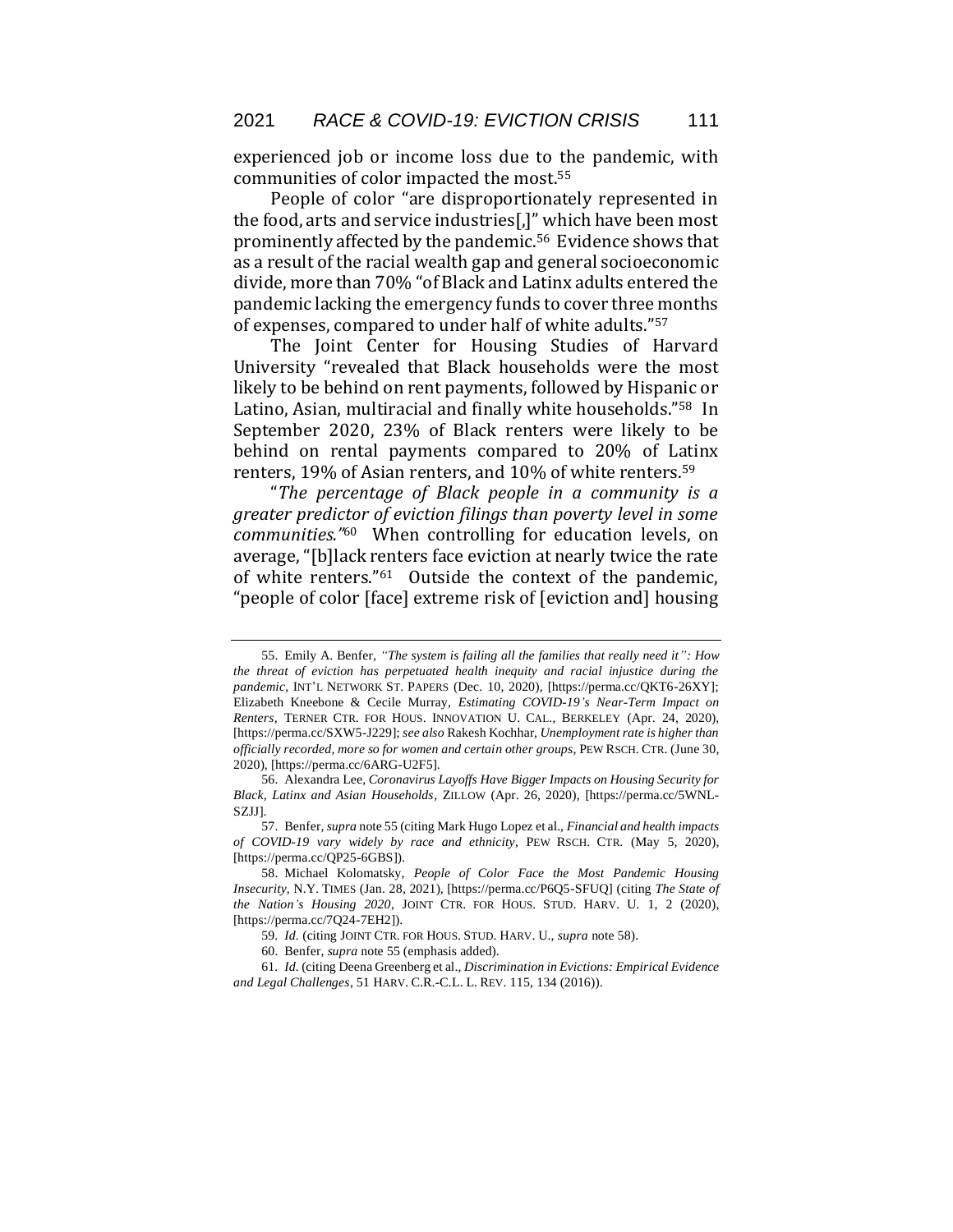loss" due in part to widespread discrimination across the rental market.<sup>62</sup>

A UCLA Luskin Institute on Inequality and Democracy study conducted in 2020 evidenced that "Black[] and Latinx[] [individuals] are two- to two-and-a-half times more likely to experience" housing-related hardships or issues when compared to white individuals.63 The COVID-19 pandemic has amplified and reinforced "pre-existing income and educational inequalities" produced by systemic inequality.<sup>64</sup>

The pandemic has affected low-income and minority renters the most because they have suffered a disproportionate amount of job loss and have increased barriers to financial assistance associated with the economic difficulties of the pandemic.<sup>65</sup> Low-income and minority renters are also "likely to be . . . the last [population that is] rehired" after the economy recovers.<sup>66</sup> Therefore, by carrying a disproportionate burden of the effects of the pandemic, these renters will also be less likely to have the ability to stay current on rent.<sup>67</sup>

The study explained that the racial and ethnic disparities of the pandemic are a product of a complexity of factors, in which there are "two main clusters."68 The first cluster of factors includes "pre-existing vulnerabilities . . . by race, class, and human capital."<sup>69</sup> "People of color, low-income individuals[,] and those with less education and skills are most at risk[] from [external] shocks."<sup>70</sup> "The second cluster [of factors] is composed of . . . inequalities" inherent in the

<sup>62</sup>*. Id.* (citing Jamie Langowski et al., *Qualified Renters Need Not Apply: Race and Voucher Discrimination in the Metro Boston Rental Housing Market*, UNDERSTANDING BOS. 1, 6 (2020), [https://perma.cc/6ED4-Q47W]; Matthew Desmond, *Eviction and the Reproduction of Urban Poverty*, 118 AM. J. SOCIO. 88, 122 (2012)).

<sup>63.</sup> Paul M. Ong, *Systemic Racial Inequality and the COVID-19 Renter Crisis*, UCLA LUSKIN INST. ON INEQ. & DEMOCRACY (Aug. 7, 2020), https://ucla.app.box.com/s/t8x503d781kfmocclgdgeibielo0q234.

<sup>64</sup>*. Id.*

<sup>65</sup>*. Id.*

<sup>66</sup>*. Id.*

<sup>67</sup>*. Id.*

<sup>68.</sup> Ong, *supra* note 63 (citing Paul M. Ong & Silvia R. González, UNEVEN URBANSCAPE: SPATIAL STRUCTURES AND ETHNORACIAL INEQUALITY 199 (William A. Darity, Jr. ed., 2019)).

<sup>69</sup>*. Id.*

<sup>70</sup>*. Id.*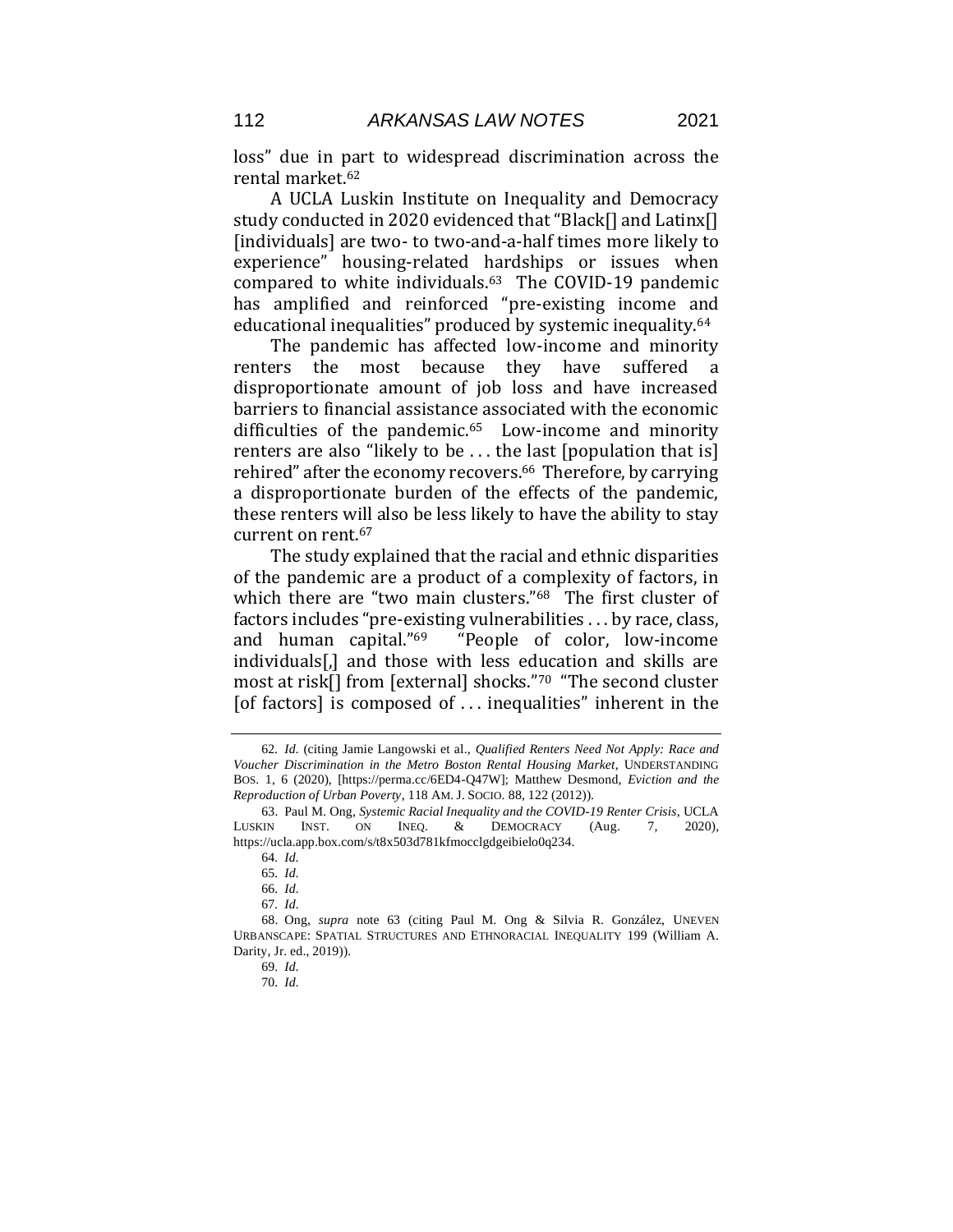pandemic itself, as described above.<sup>71</sup> The combination of these two clusters produces systemic inequalities in job and earning losses.<sup>72</sup>

"[T]he employment impacts [of the pandemic] make it difficult or [even] impossible for . . . renters to" make their rental payments, which could be addressed through policies providing financial assistance for renters who have experienced the shock and impact of the pandemic.<sup>73</sup> However, "[t]hese policies ... have inherent biases [that] divid[e] the population" into who is and who is not eligible for the benefits.<sup>74</sup> "[T]he interaction of the<sup>[]</sup> endemic and embedded processes" have caused and continue to "exacerbate [the] systemic inequalit[ies] during the COVID-19" pandemic.<sup>75</sup>

Persons of color "entered the [pandemic] with less financial and human capital resources" because they are more disproportionately represented in lower education and income brackets.76 Furthermore, persons of color were more likely to lose jobs and income during the pandemic.<sup>77</sup> For example, "Latinx[] [individuals] were the most likely to suffer . . . earning loss[es]."<sup>78</sup>

The UCLA study revealed significant "racial differences in the ability to pay rent."79 Black and Latinx people were most adversely affected.<sup>80</sup> The study shows that the inequalities existing pre-pandemic and the impacts of the pandemic's job loss and economic consequences have fed and amplified systemic racial inequalities.<sup>81</sup> Furthermore, "the results highlight the [intense] complexit[ies]" that tie in past racial discrimination, employment issues, and the "COVID-19 rental crisis."82 In essence, the study is evidence of

- 76*. Id.*
- 77*. Id.*
- 78. Ong, *supra* note 63.
- 79*. Id.*
- 80*. Id.*
- 81*. Id.*
- 82*. Id.*

<sup>71</sup>*. Id.* 

<sup>72</sup>*. Id.* 

<sup>73.</sup> Ong, *supra* note 63.

<sup>74</sup>*. Id.*  75*. Id.*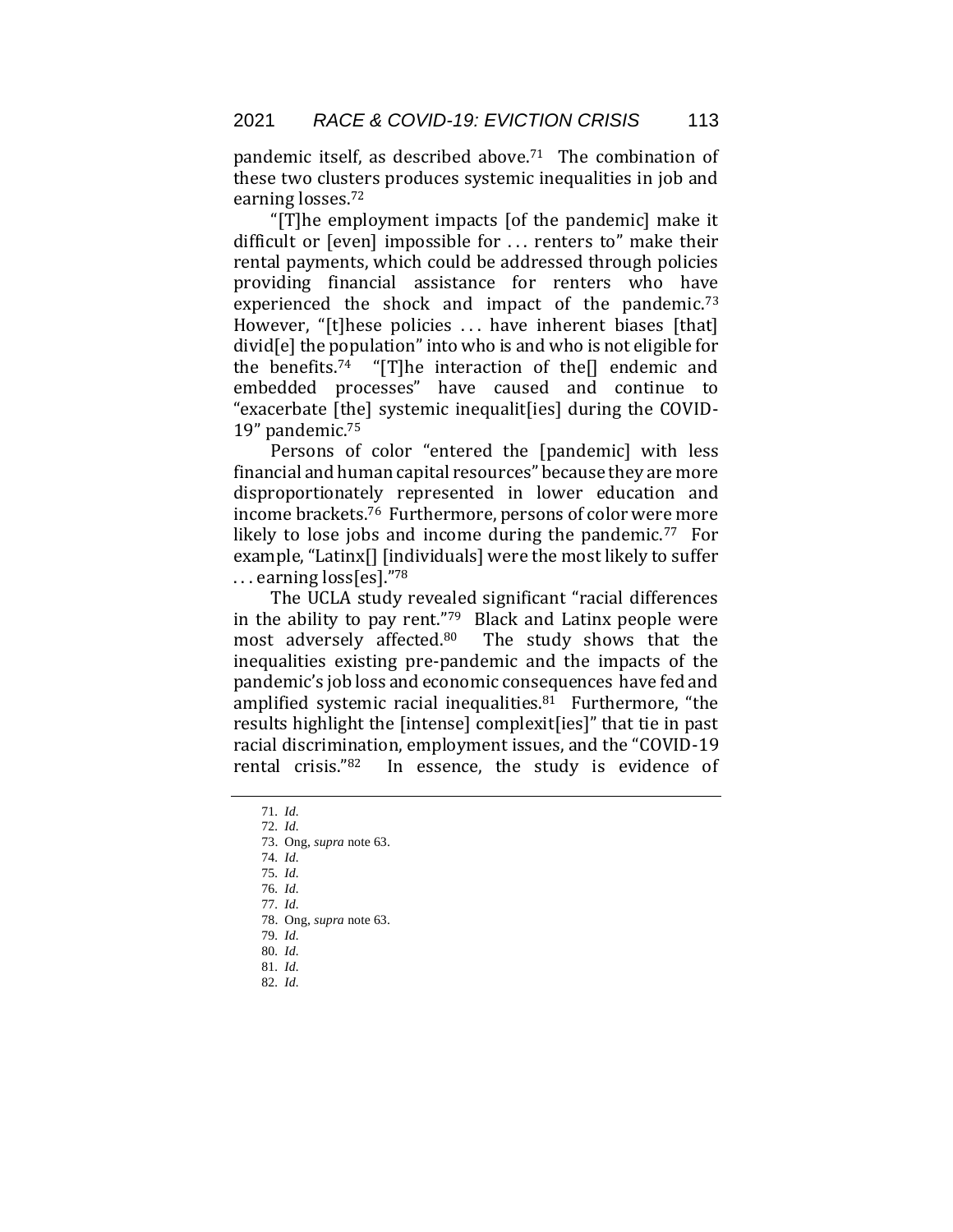institutionalized and systemic racism ablaze during the pandemic.<sup>83</sup>

## **V. EVICTIONS**

Evictions are an inherently legal process. Eviction is defined as "[t]he act or process of legally dispossessing a person of land or rental property."84 In Arkansas, there are three ways in which a landlord can evict a tenant: (1) unlawful detainer, (2) civil eviction, and (3) criminal failure to vacate.<sup>85</sup> A tenant is "guilty of an unlawful detainer  $\dots$  if the [tenant], willfully and without right:" (1) holds over on the property leased to her, (2) holds the property after demand has been made by the landlord in writing, (3) "Fail[s] or refuse[s] to pay the rent for the [property] when due, and after three (3) days' notice" fails to vacate the property, (4) "Fail[s] to maintain the premises in a safe . . . or habitable condition; or" (5) violates any of the provisions enumerated in subsection (5).<sup>86</sup>

Under the unlawful detainer statute, a tenant who seeks a hearing must respond to the landlord's complaint within five days but must also pay the amount of rent alleged due to the court.<sup>87</sup> Arkansas's current unlawful detainer statute is arguably unconstitutional by requiring tenants to pay the amount in controversy with the court prior to receiving a hearing, therefore depriving tenants of due process rights accorded to them by the Constitution.<sup>88</sup>

<sup>83.</sup> Ong, *supra* note 63.

<sup>84.</sup> *Eviction*, BLACK'S LAW DICTIONARY (11<sup>th</sup> ed. 2019).

<sup>85.</sup> ARK. CODE ANN. § 18-60-304 (2005); ARK. CODE ANN. § 18-17-901 (2009); ARK. CODE ANN. § 18-16-101 (2017).

<sup>86.</sup> ARK. CODE ANN. § 18-60-304.

<sup>87.</sup> ARK. CODE ANN. § 18-60-307(a)-(c), (e) (2021); Lynn Foster, *Arkansas Eviction Report November 2020 Report,* ARKANSANS FOR STRONGER COMMUNITIES 6 (Dec. 5, 2020), [https://perma.cc/P2RL-UQXV] [hereinafter *November 2020 Eviction Report*].

<sup>88.</sup> Lynn Foster, *Arkansas Eviction Report September 2020 Report,* ARKANSANS FOR STRONGER COMMUNITIES 3-4 (Oct. 2020). https://documentcloud.adobe.com/link/track?uri=urn%3Aaaid%3Ascds%3AUS%3A65f69 32e-acae-4415-9f40-6408f3962cd2&fbclid=IwAR2cftCuXBEHDs\_OU0A\_eIqslE8 mXJ0fyKI8-flnBVlzIQbbrWCw6NaNSE#pageNum=1 [hereinafter *September 2020 Eviction Report*].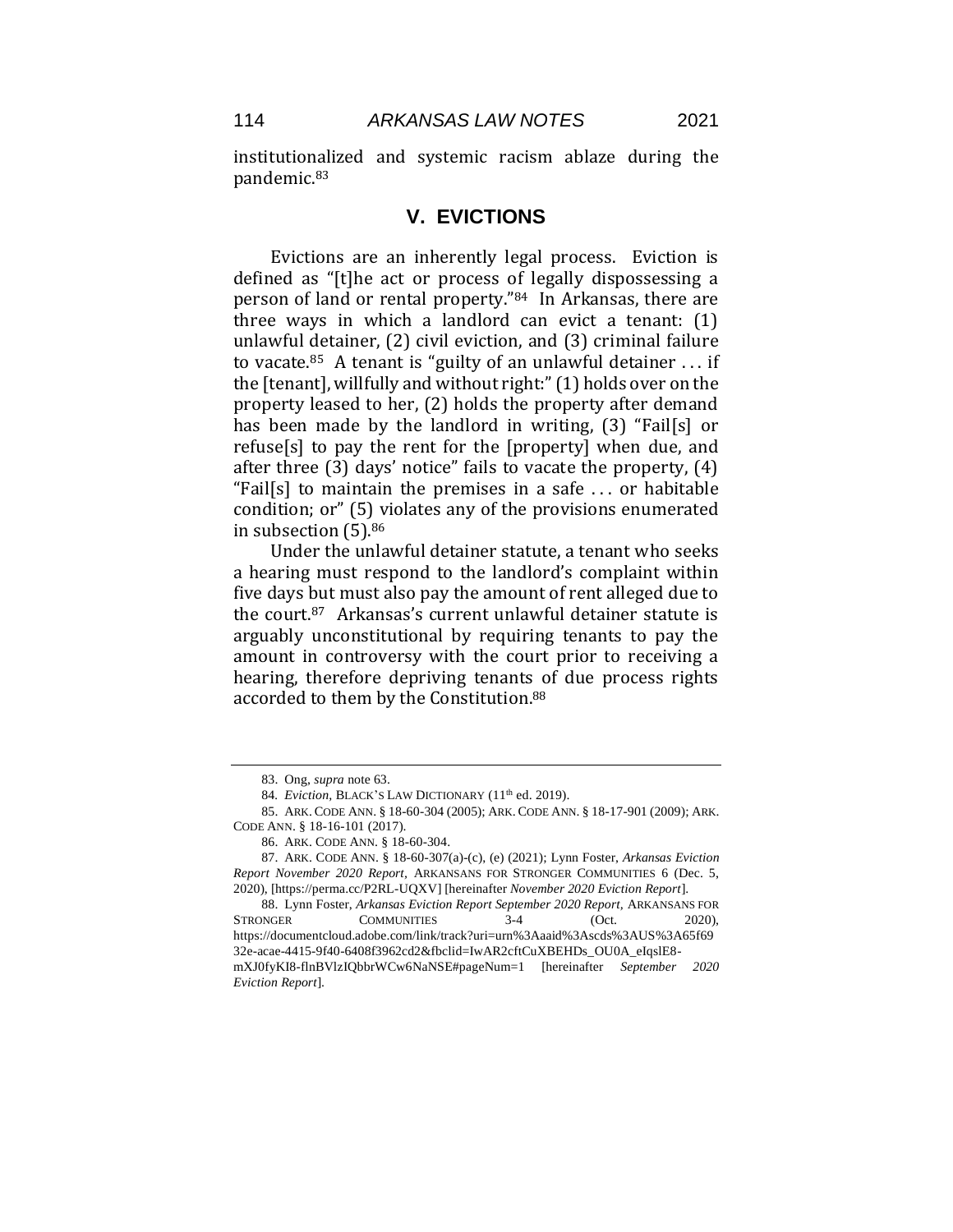Landlords may evict tenants under the civil eviction statute when the tenant has failed to or refuses to pay rent when due, when the terms of the tenancy have ended, or when the tenant has violated the terms of the rental agreement.<sup>89</sup> "For residential rental agreements, nonpayment of rent within five (5) days of the date due constitutes legal notice to the tenant that the landlord has the right to begin eviction proceedings . . . ."<sup>90</sup>

Arkansas maintains a criminal failure to vacate statute, which essentially makes nonpayment of rent a crime.<sup>91</sup> Under the statute, any person who fails or refuses to pay the rent when due forfeits all continued occupancy rights, and if after ten days' written notice by the landlord the tenant fails to vacate and surrender the premises, the tenant is guilty of a misdemeanor.92 Furthermore, each day the tenant refuses or fails to vacate the premises constitutes a separate offense.<sup>93</sup> A person who is convicted of failure to vacate maintains a criminal record for nonpayment of rent, which can and does follow the tenant and can make it difficult to find new housing or even obtain employment.<sup>94</sup>

Self-help evictions are generally illegal in Arkansas.<sup>95</sup> Self-help evictions occur when landlords attempt to forcibly remove the holdover or non-paying tenant from the property by use of force, changing of the locks, turning off the utilities, or otherwise without a court order.<sup>96</sup>

Finally, landlords can simply rely on the threat of evictions to force tenants to leave.<sup>97</sup> Renters who know that they are about to miss a payment or become delinquent will

<sup>89.</sup> ARK. CODE ANN. § 18-17-901(a) (2009).

<sup>90.</sup> ARK. CODE ANN. § 18-17-901(b).

<sup>91.</sup> ARK. CODE ANN. § 18-16-101(b)(1) (2017); *see also September 2020 Eviction Report*, *supra* note 88, at 4 (stating Arkansas is the only state that criminalizes nonpayment of rent).

<sup>92.</sup> ARK. CODE ANN. § 18-16-101(a)-(b)(1).

<sup>93.</sup> ARK. CODE ANN. § 18-16-101(b)(2)(B).

<sup>94.</sup> Maya Miller & Ellis Simani, *When Falling Behind on Rent Leads to Jail Time*, PROPUBLICA (Oct. 26, 2020, 11:30 AM) [https://perma.cc/FT8T-GYXS].

<sup>95.</sup> Gorman v. Ratliff, 289 Ark. 332, 337, 712 S.W.2d 888, 890 (1986).

<sup>96</sup>*. See November 2020 Eviction Report*, *supra* note 87.

<sup>97.</sup> Clark Merrefield, *Eviction: The physical, financial and mental health consequences of losing your home*, JOURNALIST'S RESOURCE (Oct. 15, 2021), [https://perma.cc/TJ3Z-G2R8].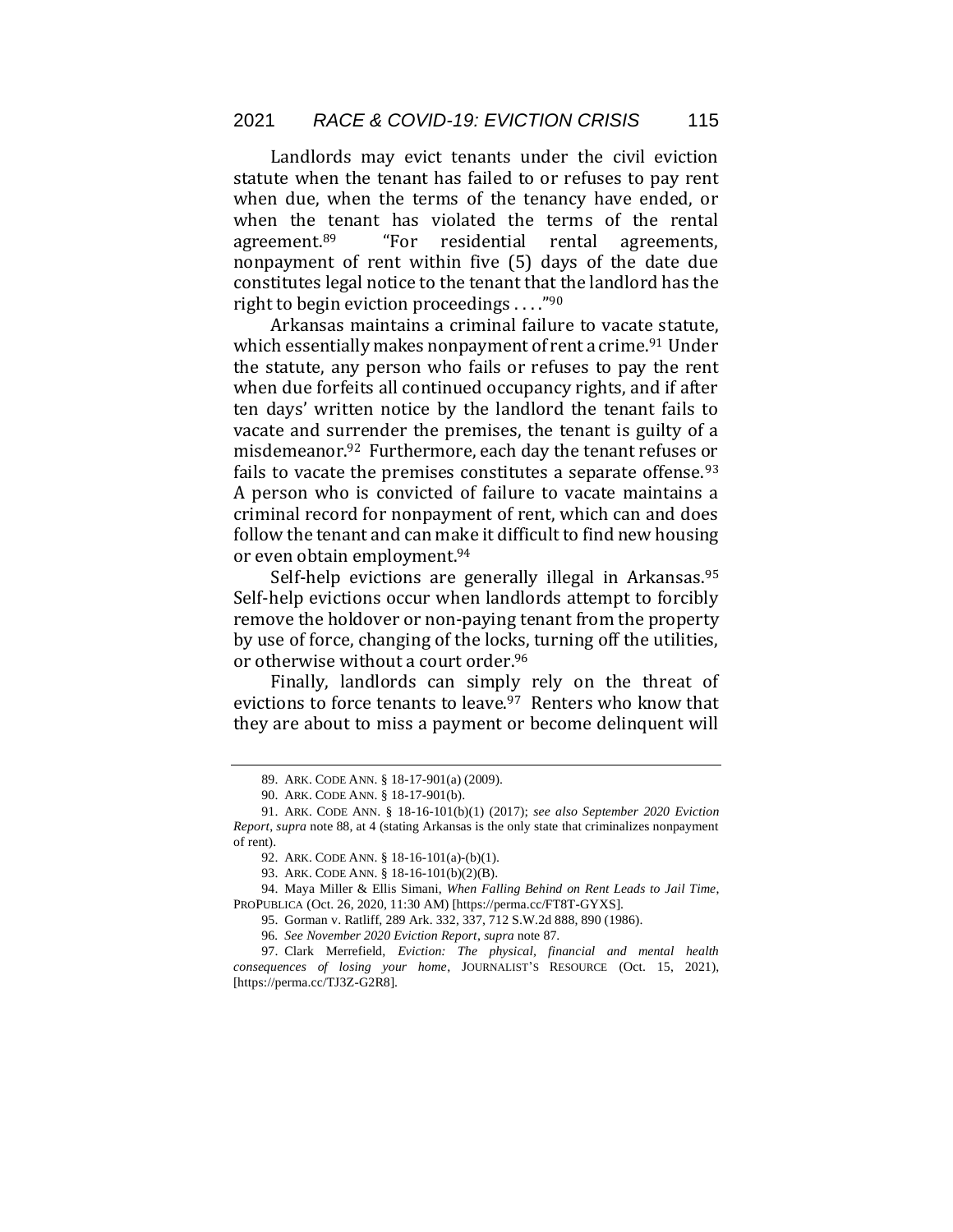instead move out prematurely in an attempt to avoid the deficiency and will move into housing with family or friends or crowd the rental property with additional subtenants to offset the cost of rent.<sup>98</sup>

Arkansas maintains an online case filing information system through the Administrative Office of the Courts' "CourtConnect" website.99 Unlawful detainers are all reported through CourtConnect; however, not all Arkansas counties use CourtConnect.100 The criminal failure to vacate charges could be tracked on CourtConnect, but CourtConnect will not maintain any of the records for those filings in courts that do not use the service.<sup>101</sup> Therefore, it is extremely difficult to determine the frequency of this statute's use. Civil evictions are *not* tracked on CourtConnect, because most district courts do not use the service.<sup>102</sup>

## **A. CDC Moratorium on Evictions**

Initially, the Centers for Disease Control and Prevention ("CDC") issued a Moratorium Order preventing evictions of covered persons through March 31, 2021.103 CDC Director Dr. Rochelle Walensky signed an extension of the Eviction Moratorium Order on March 29, 2021, which extended the eviction moratorium through June 30, 2021.<sup>104</sup>

Under the order, a "covered person" is described as one that has given the CDC declaration to their landlord attesting that they meet the criteria outlined in the declaration.105 In Arkansas, some tenants have filed the declaration with the court or given it to their landlord causing the eviction

<sup>98.</sup> Conor Dougherty, *Pandemic's Toll on Housing: Falling Behind, Doubling Up*, N.Y. TIMES, [https://perma.cc/8VGW-83FC] (Sept. 10, 2021).

<sup>99</sup>*. AOC Public CourtConnect*, ADMIN. OFF. OF THE CTS., [https://perma.cc/LNP3- QVZ8] (last visited Jan. 29, 2022).

<sup>100</sup>*. See November 2020 Eviction Report*, *supra* note 87.

<sup>101</sup>*. Id.* 

<sup>102</sup>*. Id.* 

<sup>103</sup>*. Media Statement from CDC Director Rochelle P. Walensky, MD, MPH, on Extending the Eviction Moratorium*, CTRS. FOR DISEASE CONTROL & PREVENTION (Mar. 29, 2021), [https://perma.cc/9DB3-4Y8P].

<sup>104</sup>*. Id.*

<sup>105.</sup> Temporary Halt in Residential Evictions to Prevent the Further Spread of COVID-19, 85 Fed. Reg. 173, 55292, 55297 (Sept. 4, 2020).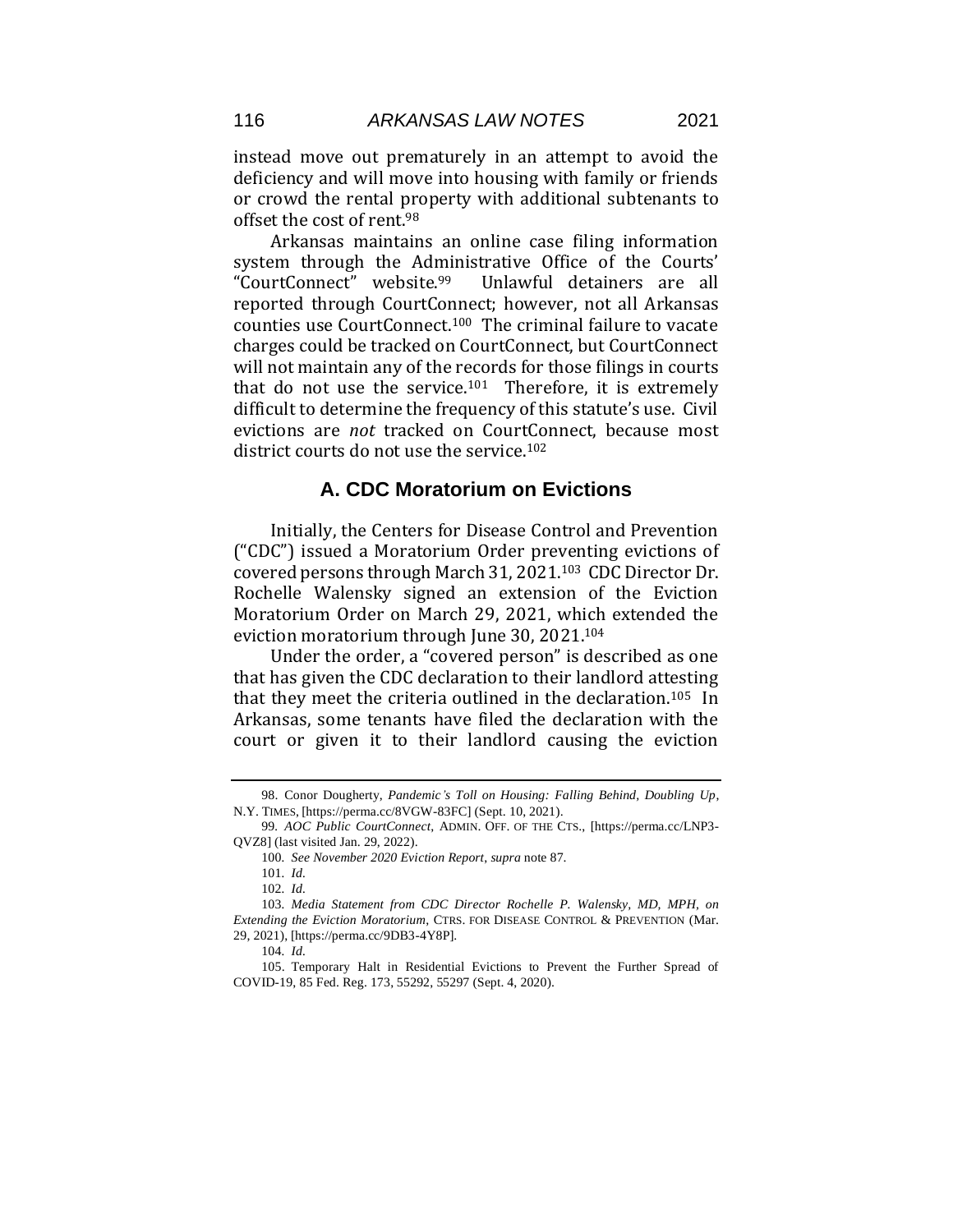proceedings to halt.106 However, the eviction moratorium does not extend to evictions for:

(1) [e]ngaging in criminal activity while on the premises;

(2) threatening the health or safety of other residents; (3) damaging or posing an immediate and significant risk of damage to property; (4) violating any applicable building code, health ordinance, or similar regulation relating to health and safety; or (5) violating any other contractual obligation, other than the timely payment of rent or similar housing-related payment (including nonpayment or late payment of fees, penalties, or interest).<sup>107</sup>

A landlord can seek a hearing challenging the truthfulness of the tenant's declaration.108 In Arkansas, the Arkansas Supreme Court issued a per curiam order in April 2020, which required landlords filing eviction complaints to affirmatively plead the property at the subject of the complaint was not a covered dwelling under the Coronavirus Aid, Relief, and Economic Security Act (CARES Act), Public Law No. 116-136.<sup>109</sup>

## **VI. EFFECTS OF EVICTION**

When a person becomes homeless, either due to an eviction or otherwise, they can experience health risks including psychosocial stress and material scarcity. <sup>110</sup> In general, evictions have also been associated with other conditions including, but not limited to: all-cause mortality, HIV-related treatment outcomes, drug use, emergency room utilization, exposure to violence, mental health hospitalization, and depression.<sup>111</sup> "Health conditions and

<sup>106.</sup> Lynn Foster, *Arkansas Eviction Report December 2020 Report,* ARKANSANS FOR STRONGER COMMUNITIES (Dec. 7, 2020), [https://perma.cc/Z3J5-M853] [hereinafter *December 2020 Eviction Report*].

<sup>107.</sup> Temporary Halt in Residential Evictions to Prevent the Further Spread of COVID-19, *supra* note 105, at 55294.

<sup>108</sup>*. Id.* at 55297.

<sup>109</sup>*. In re Response to the COVID-19 Pandemic – Eviction Filings,* 2020 Ark. 166, 2020 WL 2048580 (per curiam).

<sup>110.</sup> Pollack et al., *supra* note 53.

<sup>111</sup>*. Id.*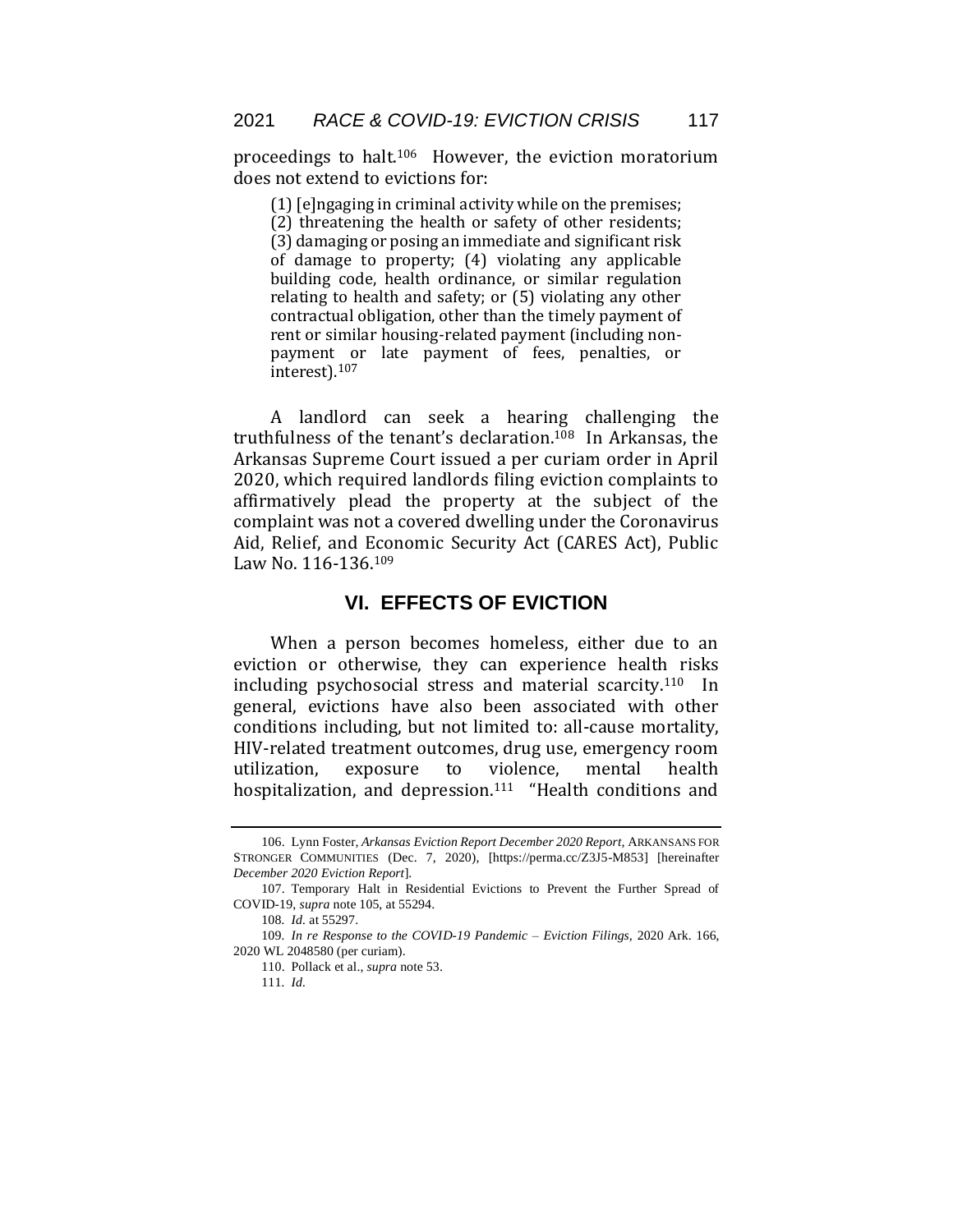high levels of health care costs also increase vulnerability to evictions in a manner that can perpetuate a longstanding cyclical pattern of economic and housing instability and poor health."<sup>112</sup>

Evictions can impact every level of a person's life and can have deleterious effects at all age ranges. People above the age of fifty who experience eviction are more likely to have depression, and renters who live under the threat of eviction are more likely to have poorer self-reported health outcomes.113 Persons who are evicted are more likely to accept future housing that is unsafe or unsanitary due to the eviction's impact on their credit and rental history and the immediate need for new housing.114 Unsafe and unsanitary living conditions can lead to both long- and short-term risk of worsened health outcomes.<sup>115</sup>

"Children whose mothers experience [an] eviction[] during pregnancy are more likely to be born with low birthweight or preterm" compared to children whose mothers are not evicted.116 Evictions in early childhood are associated with food insecurity and lead poisoning, which can have long-term impacts on child development, including poor or low development.<sup>117</sup>

There is also an association between lower eviction rates and expanded healthcare coverage.118 When renters have the ability to cover medical expenses, they are less likely to be burdened with large medical bills and have more ability to cover other costs, like rent.<sup>119</sup> Access to health care can also lead to better employment opportunities because persons who have better health outcomes overall are going to be less likely to miss work for health-related issues and therefore, are more likely to maintain employment giving them the financial stability to also maintain their housing.<sup>120</sup>

<sup>112</sup>*. Id.* 

<sup>113.</sup> Merrefield, *supra* note 97.

<sup>114</sup>*. Id.* 

<sup>115</sup>*. Id.* 

<sup>116.</sup> Pollack et al., *supra* note 53.

<sup>117</sup>*. Id.* 

<sup>118.</sup> Merrefield, *supra* note 97.

<sup>119</sup>*. Id.*  120*. Id.*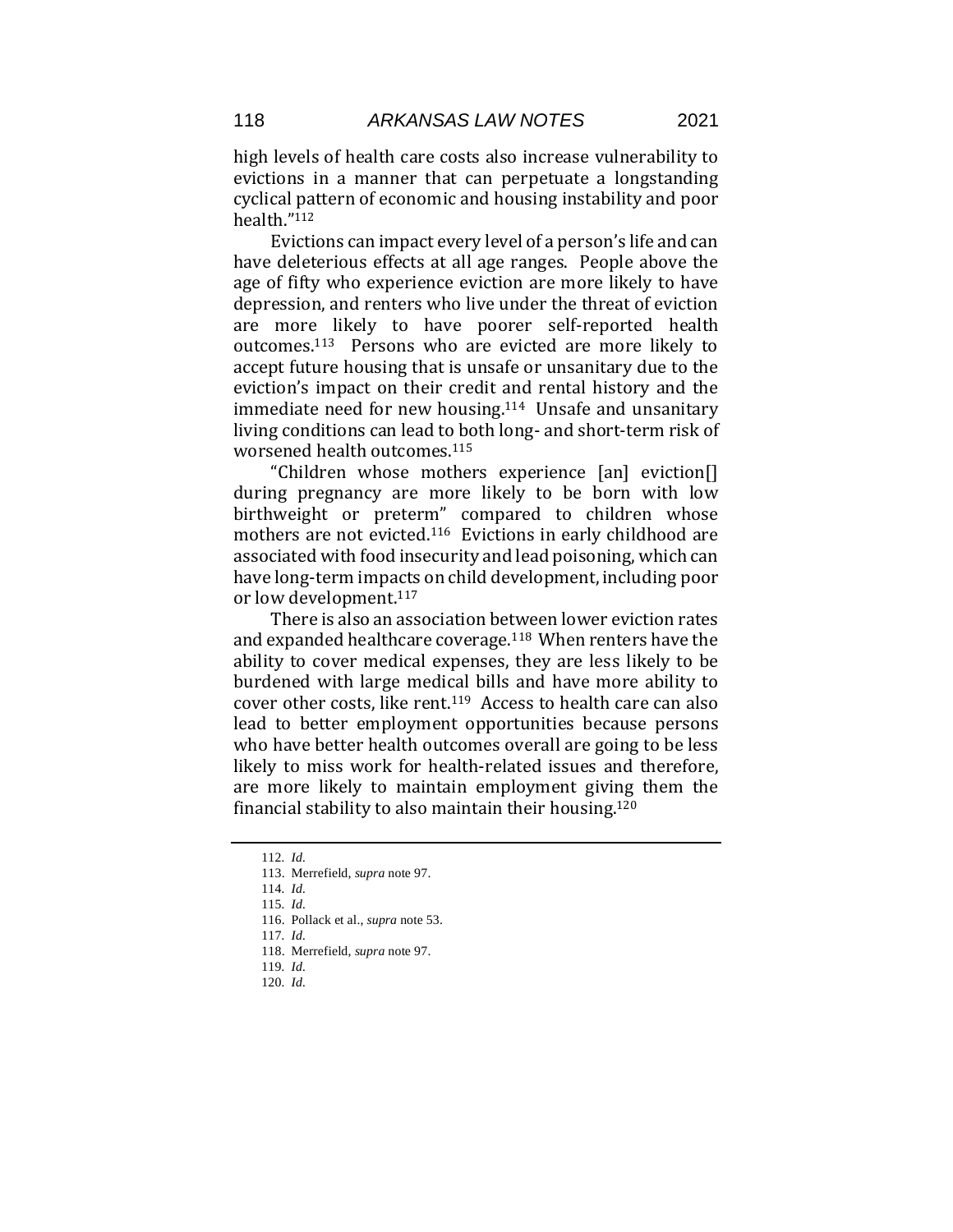Evictions among women are linked to assault, drug use, mental illness, and frequent housing instability.<sup>121</sup> The highest eviction rates among women occur in the Black and Latina populations.<sup>122</sup> Therefore, Black and Latina women have a higher risk of experiencing these health and other outcomes.123 The implications of eviction for Black women, in particular, has been characterized as similar to the impact of incarceration on Black men.<sup>124</sup>

Evictions can follow renters for years on end, as discussed previously regarding Arkansas' Failure to Vacate criminal statute, charging renters unable to pay with a criminal misdemeanor.125 Furthermore, an eviction can remain on a renter's credit history for up to seven years, making it difficult for the renter to find new affordable housing or even get approved for other lending generally.<sup>126</sup>

Eviction filings with the court, even if the tenant was never actually evicted, can follow the tenant into her search for new housing and can be seen by future potential landlords who are evaluating a tenant's application.<sup>127</sup> Therefore, tenants who have had eviction filings made against them, despite not being evicted, or tenants who were previously evicted are seeking new housing, can be effectively screened from "good" neighborhoods with access to transportation and other resources by landlords in lieu of other tenants who have never been evicted.128 This forces tenants to live in lowerincome areas and in poorer housing conditions, which in turn can impact the tenant's health and economic future by creating more obstacles for the tenant to find employment, access health care, or otherwise.129 While the CDC Moratorium is effective in preventing homelessness and removal of tenants from their homes during the pandemic,

<sup>121.</sup> Pollack et al., *supra* note 53.

<sup>122</sup>*. Id.* 

<sup>123</sup>*. Id.* 

<sup>124</sup>*. Id.* 

<sup>125</sup>*. See supra* Section V.

<sup>126.</sup> James Bell, *Beyond displacement: How the ripple effects of an eviction can last for years*, PUB. SOURCE (Nov. 11, 2020), [https://perma.cc/HSL9-QH4V].

<sup>127</sup>*. Id.* 

<sup>128</sup>*. Id.* 

<sup>129</sup>*. Id.*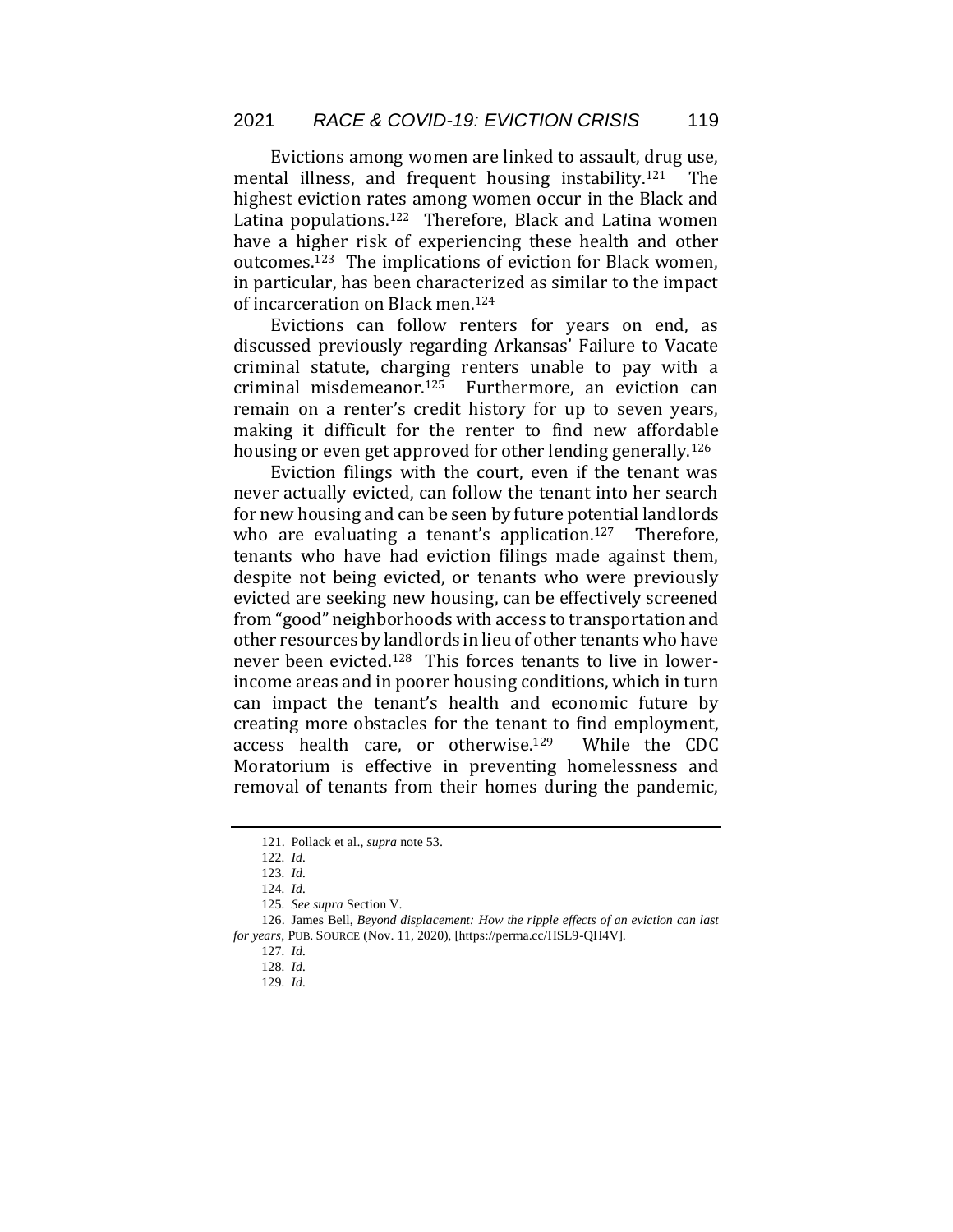under the Order, a landlord can still file the eviction proceeding in court, which, in turn, could still follow the tenant for years to come.<sup>130</sup>

Particularly during the pandemic, an eviction prevents a displaced tenant from complying with any shelter-in-place orders or other similar public health recommendations and places the displaced tenant at a higher risk of contracting COVID-19.131 Furthermore, those who move in with family members, after being evicted or in lieu of becoming delinquent, or take in additional subtenants to offset the cost of rent can have poorer-long term health and decline in educational attainment due to overcrowding and disrupted households.<sup>132</sup>

Evictions during the COVID-19 pandemic are likely to have a racial impact as well at both the individual and community levels.<sup>133</sup> "Structural racism drives inequities in labor and housing markets, resulting in increased risk of both COVID-19 and eviction for Black and Latinx individuals. Black and Latinx individuals are also more likely to live in communities characterized by high levels of eviction with important spillover effects on health" as discussed above.<sup>134</sup>

## **VII. ARKANSAS EVICTION DATA**

Arkansas never instituted its own moratorium on eviction nor enforced the CDC Moratorium, other than the Arkansas Supreme Court per curium order requiring that landlords affirmatively plead that their property was not subject to the moratorium.<sup>135</sup> Particularly, Governor Hutchinson originally stated the courts were closed, implying

<sup>130</sup>*. Id.* 

<sup>131.</sup> Emily A. Benfer et al., *COVID-19 Housing Policy Scorecard*, PRINCETON UNIV. (Apr. 20, 2020), [https://perma.cc/9SEL-ELJA].

<sup>132.</sup> Dougherty, *supra* note 98.

<sup>133.</sup> Pollack et al., *supra* note 53.

<sup>134</sup>*. Id.* 

<sup>135.</sup> Lynn Foster, *Arkansas Evictions July 2020 Report,* ARKANSANS FOR STRONGER COMMUNITIES (Aug. 7, 2020), https://documentcloud.adobe.com/link/track?uri=urn%3Aaaid%3Ascds%3AUS%3A99b61

ef1-d38d-44cf-af3d-

bbed69c3985e&fbclid=IwAR001OgkY6dpqnmOucHW8U\_yF1uyEPuorpHKYS3O6CpK2 bRDY501oxdnrSg.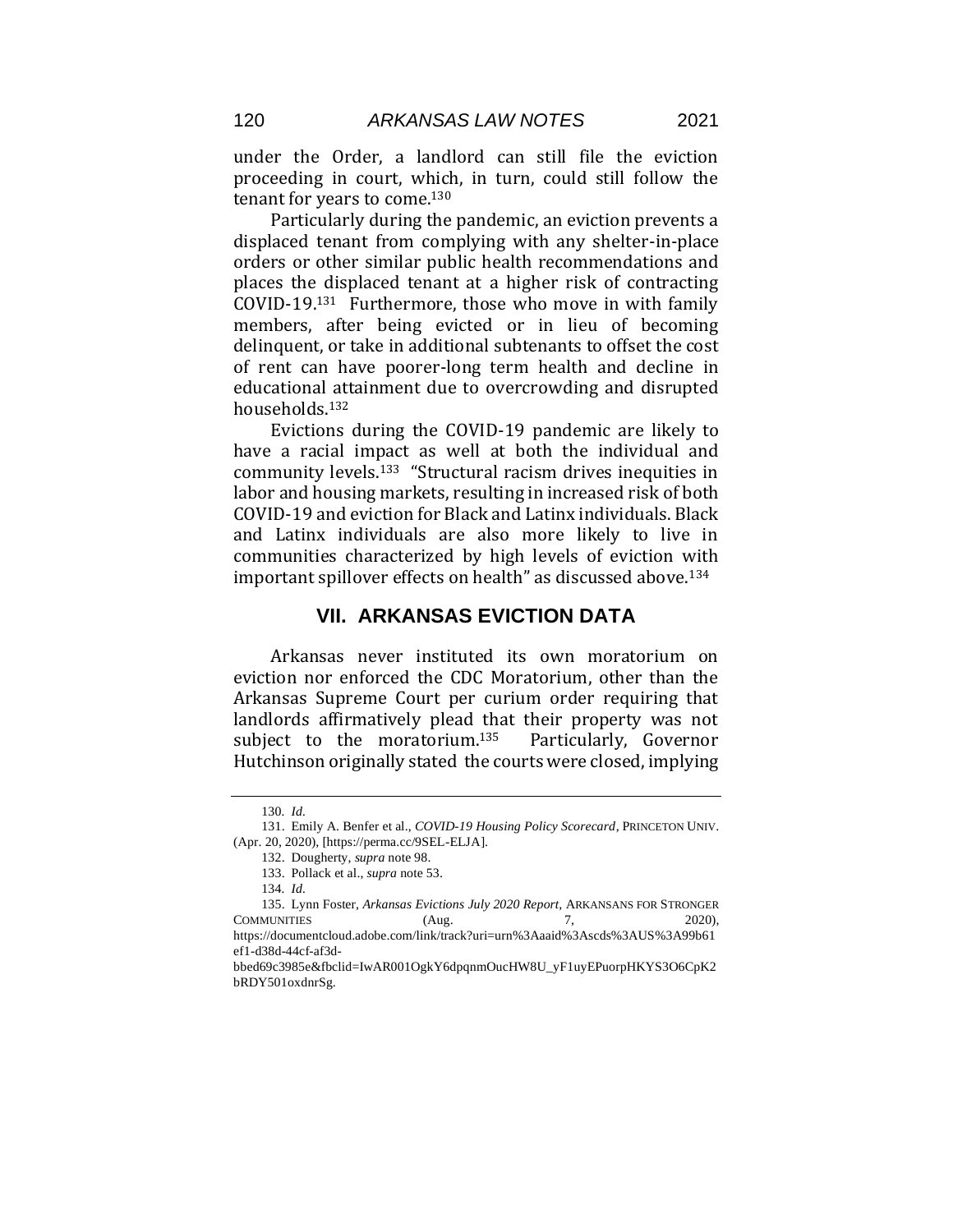that evictions could not take place, but later stated that he thought landlords would "work in a humanitarian fashion" and that he was relying "on that trust relationship."<sup>136</sup> However, given that Arkansas is one of, and is arguably the worst state in which to rent, it should come as no surprise that Arkansas landlords continued with evictions throughout the entirety of the pandemic regardless.<sup>137</sup> For example, Arkansas is currently the only state in the country that does not have an implied warranty of habitability for renters, requiring that landlords ensure the rental unit is maintained in a livable condition; the state legislature passed Act 1052 in 2021, providing for a "light" version of an implied warrant of habitability, but still falling short of the standard adhered to in other states.<sup>138</sup>

In November 2019, the number of trackable eviction cases was 433 compared to 413 trackable eviction cases in November 2020.139 These numbers appear to show that evictions in 2020 track similar numbers in 2019, indicating that evictions are still occurring despite the ongoing COVID-19 pandemic.<sup>140</sup>

Arkansas is a difficult state in which to track evictions due to the various methods by which a landlord can file an eviction and the fact that many counties do not use the online tracking system, nor are they required to by the state.<sup>141</sup> Furthermore, eviction filings on CourtConnect do not include race specific data, making it extremely difficult to determine

<sup>136.</sup> Lynn Foster, *Arkansas Evictions June 2020 Report,* ARKANSANS FOR STRONGER COMMUNITIES (July 2020),

https://documentcloud.adobe.com/link/track?uri=urn%3Aaaid%3Ascds%3AUS%3Aeeb4fa be-dcdc-4e2e-a942-d5c863bd0906&fbclid=IwAR0kWkcsJijJxP8V7GuZl4p\_ije0OAq9sh2INcMuKjZr2nTUOi9SXOJJ6w#pageNum=1.

<sup>137</sup>*. See* Ron Wood, *Renters Have Few Rights Under Arkansas Law*, ARK. DEMOCR. GAZ. (May 7, 2017, 1:10 AM), [https://perma.cc/6UEB-43NW]; *but see* Ginny Monk, *Renter protections set to start in Arkansas this fall*, ARK. DEMOCR. GAZ. (June 1, 2021, 7:10 AM), [https://perma.cc/3L2V-P7FB]; Noah Tucker, *New Arkansas Law sets rental property requirements*, KAIT8 (Aug. 31, 2021, 5:07 PM), [https://perma.cc/FY2S-2JRH] (explaining new changes to Arkansas rental requirements that took effect November 1, 2021).

<sup>138.</sup> Lynn Foster, *Landlord-Tenant Laws*, ENCYCLOPEDIA OF ARK. (Apr. 28, 2021), [https://perma.cc/227T-YR5Z]; ARK. CODE ANN. § 18-17-502 (2021).

<sup>139</sup>*. November 2020 Eviction Report*, *supra* note 87.

<sup>140</sup>*. Id.* 

<sup>141</sup>*. Supra* Part IV.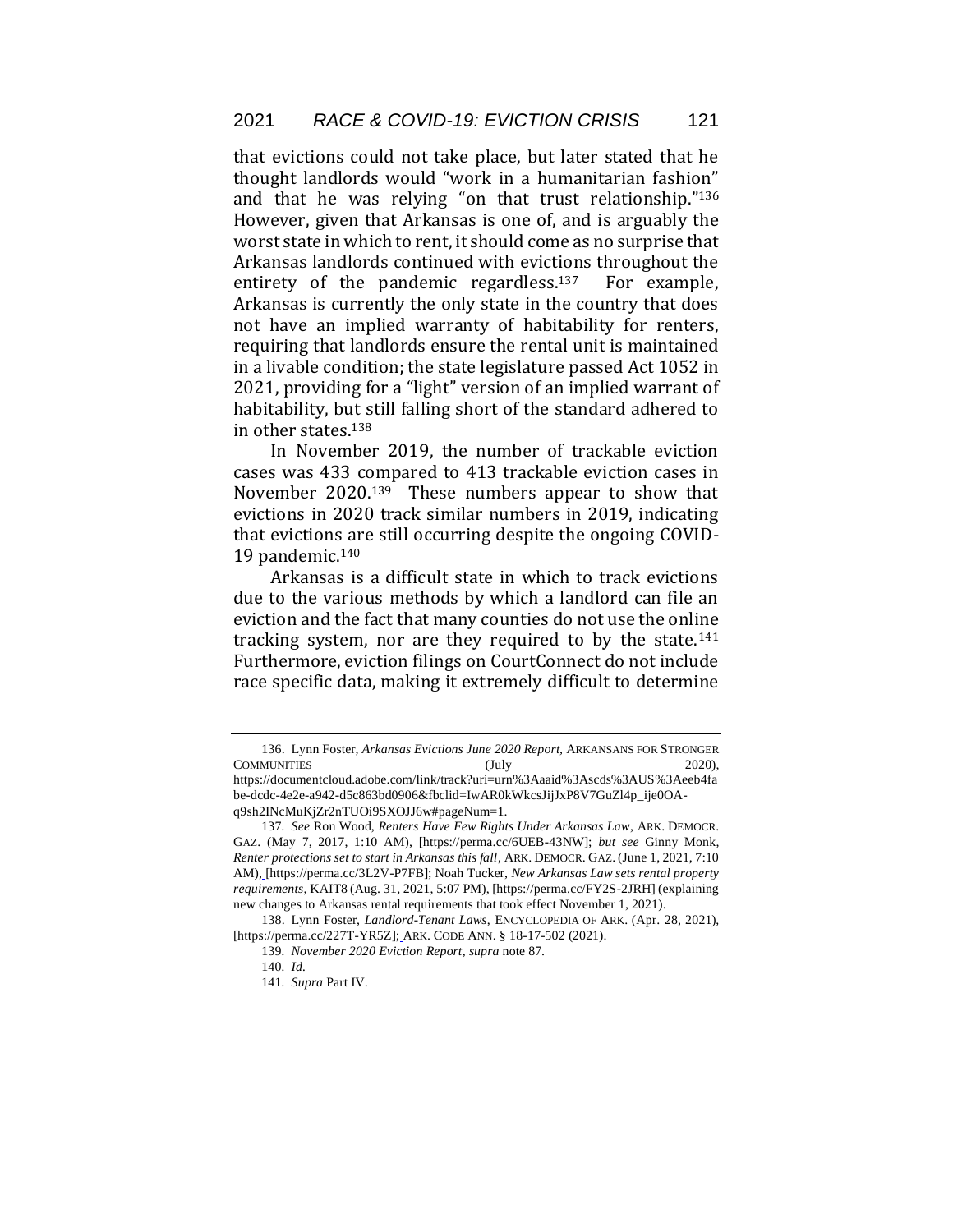racial impacts of evictions in Arkansas.142 Indeed, the problem is intensified if we consider the number of individuals who have prematurely moved out or relocated prior to an eviction filing occurring at all. Therefore, there is an extreme lack of data for Arkansas that could give researchers a clearer idea of the state of evictions and the pandemic, but the numbers provided by Professor Lynn Foster in her monthly COVID-19 Eviction Reports, compared with statistical data provided by the Arkansas Department of Health and the US Census Bureau, provide a somewhat detailed picture of the eviction crisis in the state.

From April to December 2020, the three Arkansas counties with the highest number of evictions were Benton, Pulaski, and Washington Counties with 234, 1,189, and 365 trackable evictions respectively.143 Pulaski County had the highest number of evictions during that time, which was nearly 3.5 times higher than Washington County, the second highest.144 In fact, Pulaski County has the highest Black population of any county in the state of Arkansas.145 In 2019, Pulaski County had 105,637 more Black residents than the next highest county, which is approximately 3.5 times more Black residents than the next highest county.<sup>146</sup> Little Rock District Court, located in Pulaski County, handles more criminal failure to vacate cases than any other court in the state, and in fact, more than any other court in the United States.147 Furthermore, Pulaski and Benton Counties have the first and second highest Latinx populations in Arkansas.<sup>148</sup>

While Pulaski County does not have the highest percentage Black population of any county in Arkansas, 36%

<sup>142</sup>*. See generally* ADMIN. OFF. OF THE CTS., https://caseinfo.arcourts.gov/cconnect/PROD/public/ck\_public\_qry\_main.cp\_main\_idx (follow "Search by . . . case type" hyperlink; then search case type field for EV-CV-Eviction and search last name field for desired last name) (showing a lack of demographic data).

<sup>143</sup>*. December 2020 Eviction Report*, *supra* note 106.

<sup>144</sup>*. Id.* 

<sup>145</sup>*. Arkansas Population by Sex and Race*, ARK. DIV. OF WORKFORCE SERVS. (2019), https://www.discover.arkansas.gov/Demographic-Data/Population-by-Race-and-Sex.

<sup>146</sup>*. Id.* 

<sup>147.</sup> Order, *State v. Smith,* No. CR-2014-2707, at 2 (Ark. Cir. Ct. Jan. 20, 2015) (citing Lynn Foster, *The Hands of the State: The Failure to Vacate Statute and Residential Tenants' Rights in Arkansas*, 36 U. ARK. LITTLE ROCK L. REV. 1, 50-55 (2013)).

<sup>148</sup>*. Arkansas Population by Sex and Race*, *supra* note 145.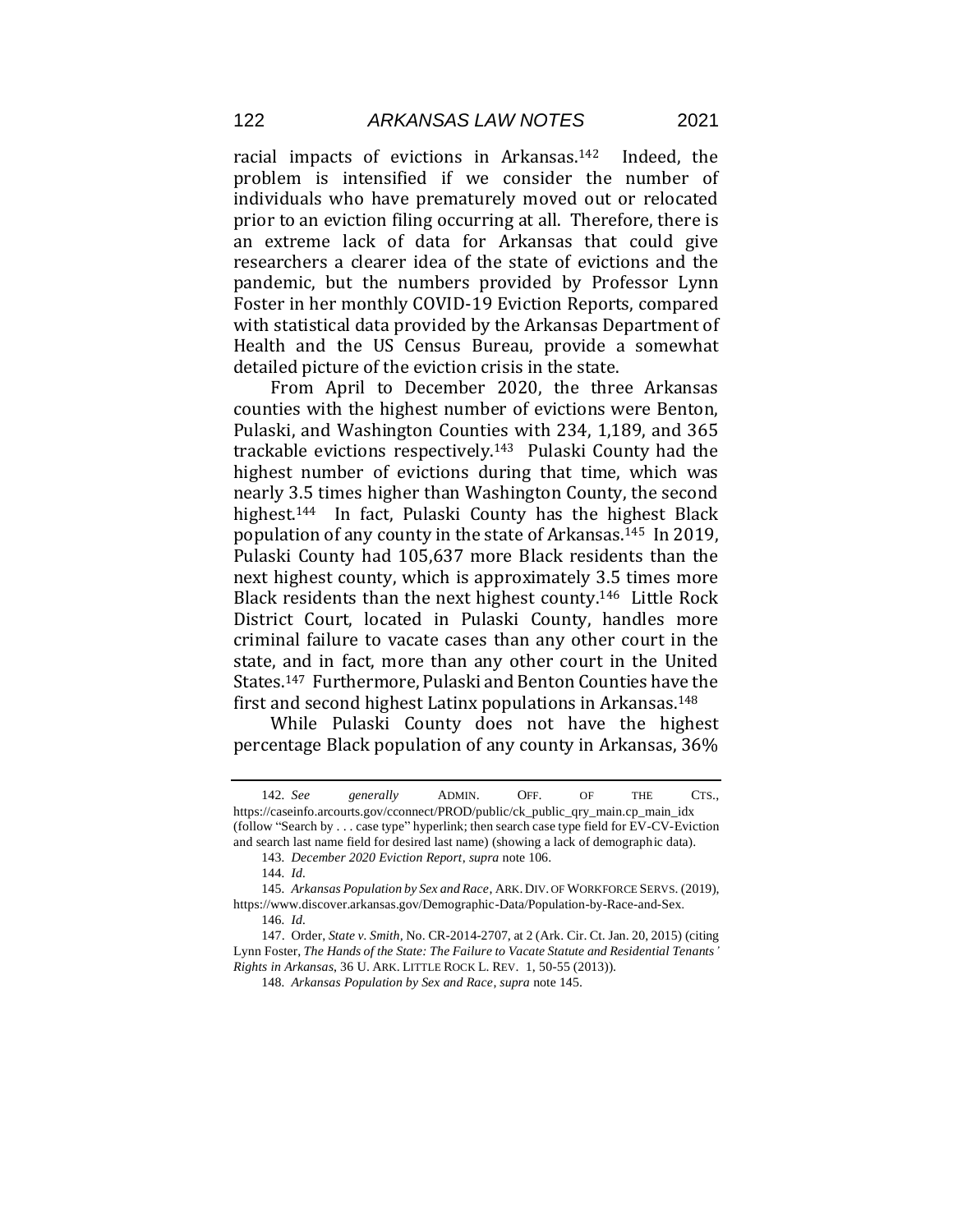of Pulaski County residents are Black, and across Arkansas counties, the average percentage of Black residents is 16%.<sup>149</sup> Between the counties that have a 25% or higher Black population, the average is 39%.150 Therefore, Pulaski County can be representative of an average county with a higher number and percentage of Black residents. Furthermore, Pulaski County has online court filings,<sup>151</sup> which provides a clearer picture of the status of evictions in that county.

As discussed above, Black and Latinx persons have been impacted most by the pandemic and were more likely to lose their source of income or be otherwise financially or physically impacted by the COVID-19 pandemic.<sup>152</sup> Therefore, Arkansas also seems to reflect the nationwide trend.

In Arkansas, counties with the highest population of Black or Latinx people evicted the most renters in 2020.<sup>153</sup> Indeed, as discussed above, Pulaski County had 3.5 times more trackable eviction filings from April to December 2020 than the next highest county, *and* Pulaski County has 3.5 times more Black residents than the next highest county.<sup>154</sup> Furthermore, Pulaski County tracks along the average for counties with higher percentages of Black residents. These figures suggest a racial disparity in evictions with Black renters and other persons of color experiencing evictions at a significantly higher rate as compared to white people, and in 2020, they have borne the brunt of the COVID-19 eviction crisis, which has only exacerbated the issue.

## **VIII. SOLUTIONS**

In general, and as a result of the COVID-19 pandemic, Arkansas must act to first assist renters from the risk and the potential of eviction and further spread of COVID-19. It must

<sup>149</sup>*. Id.* 

<sup>150</sup>*. Id.* 

<sup>151</sup>*. See generally Court Filings*, PULASKI CIR./CNTY. CLERK, [https://perma.cc/H6JQ-MWQD].

<sup>152</sup>*. See supra* Part II.

<sup>153</sup>*. Arkansas Population by Sex and Race*, *supra* note 145; *December 2020 Eviction Report*, *supra* note 106.

<sup>154</sup>*. See supra* notes 143-46 and accompanying text.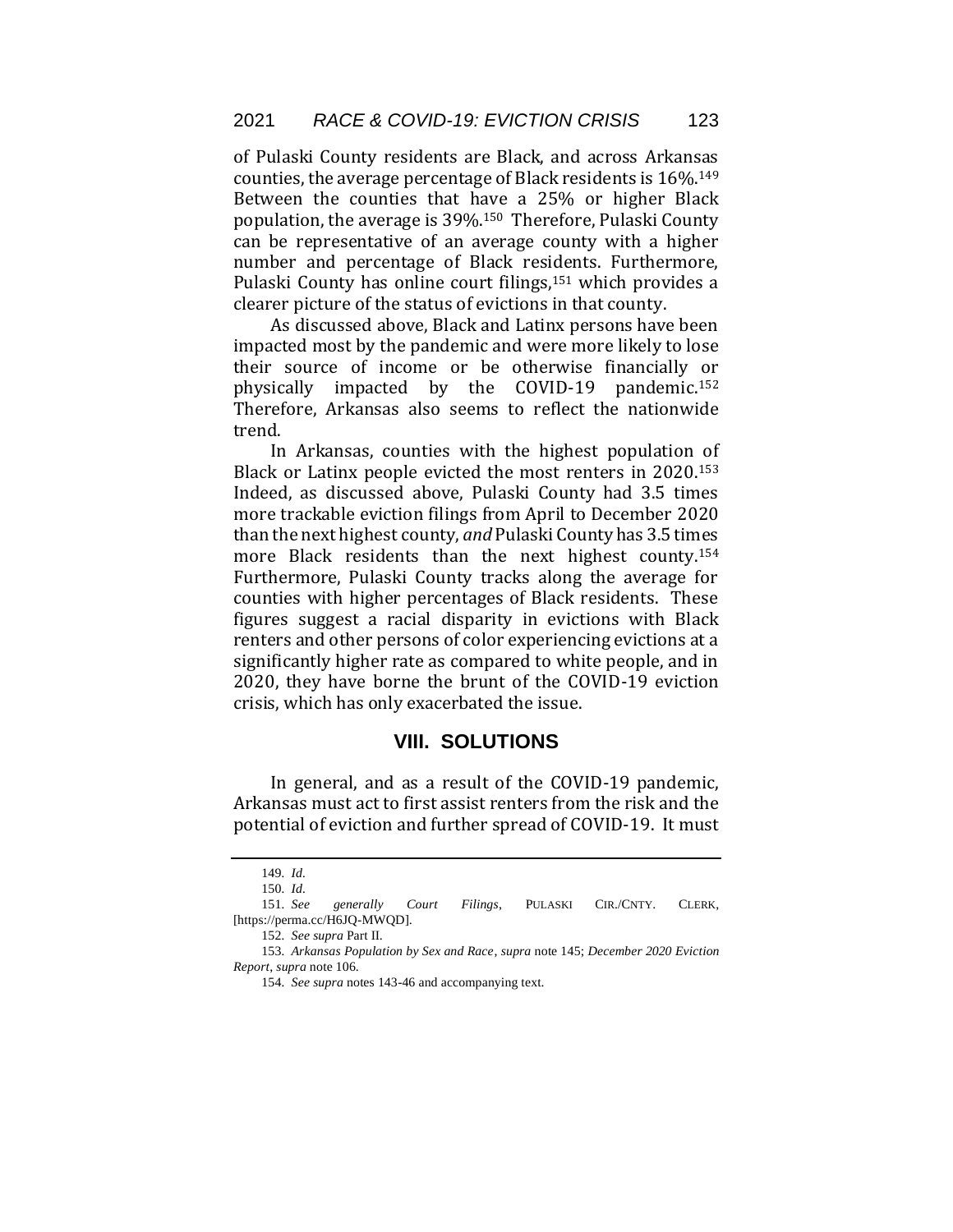124 *ARKANSAS LAW NOTES* 2021

act to prevent and correct the racial disparities that evictions exacerbate throughout the state by: (1) repealing the criminal failure to vacate statute, (2) amending the unlawful detainer statute, and (3) tracking all eviction filings within the state, including evictions by race and ethnicity.

#### **A. Direct Assistance to Renters**

Arkansas and the federal government must act to provide aid to tenants at risk of being evicted and allow them to pay rent. The best solution to this issue is direct payment to tenants, which would work upstream and allow tenants to pay their rent but would also allow local landlords to pay their mortgage and make their ends meet as well.

In October 2020, the state proposed some rental assistance through the Arkansas Economic Development Commission, which would provide rent payments for up to 2.5 months for approximately 8,300 households.155 However, this rental assistance program barely addressed the need.<sup>156</sup> At the time it was proposed, it was estimated that "139,000 Arkansas households [could not] pay rent or [were] at risk of being evicted."157 Therefore, the program would only cover about 6% of at-risk Arkansas households.<sup>158</sup>

Furthermore, during the height of the pandemic, a majority of funding sources for Arkansans seeking rental assistance were local community agencies.159 Many tenants struggled to find the applications for the assistance or did not meet the income level requirements, and if a tenant was successful in acquiring local community rental assistance, the amount of rental assistance provided was often too low to cover the cost of even one month of rent.<sup>160</sup>

According to Professor Lynn Foster, a simple step the state could have taken would be to centralize the applications and options for rental assistance onto one webpage, which

<sup>155.</sup> Brantley, *supra* note 54.

<sup>156</sup>*. Id.* 

<sup>157</sup>*. Id.* 

<sup>158</sup>*. See id.* 

<sup>159</sup>*. September 2020 Eviction Report*, *supra* note 88.

<sup>160</sup>*. Id.*; *December 2020 Eviction Report*, *supra* note 106.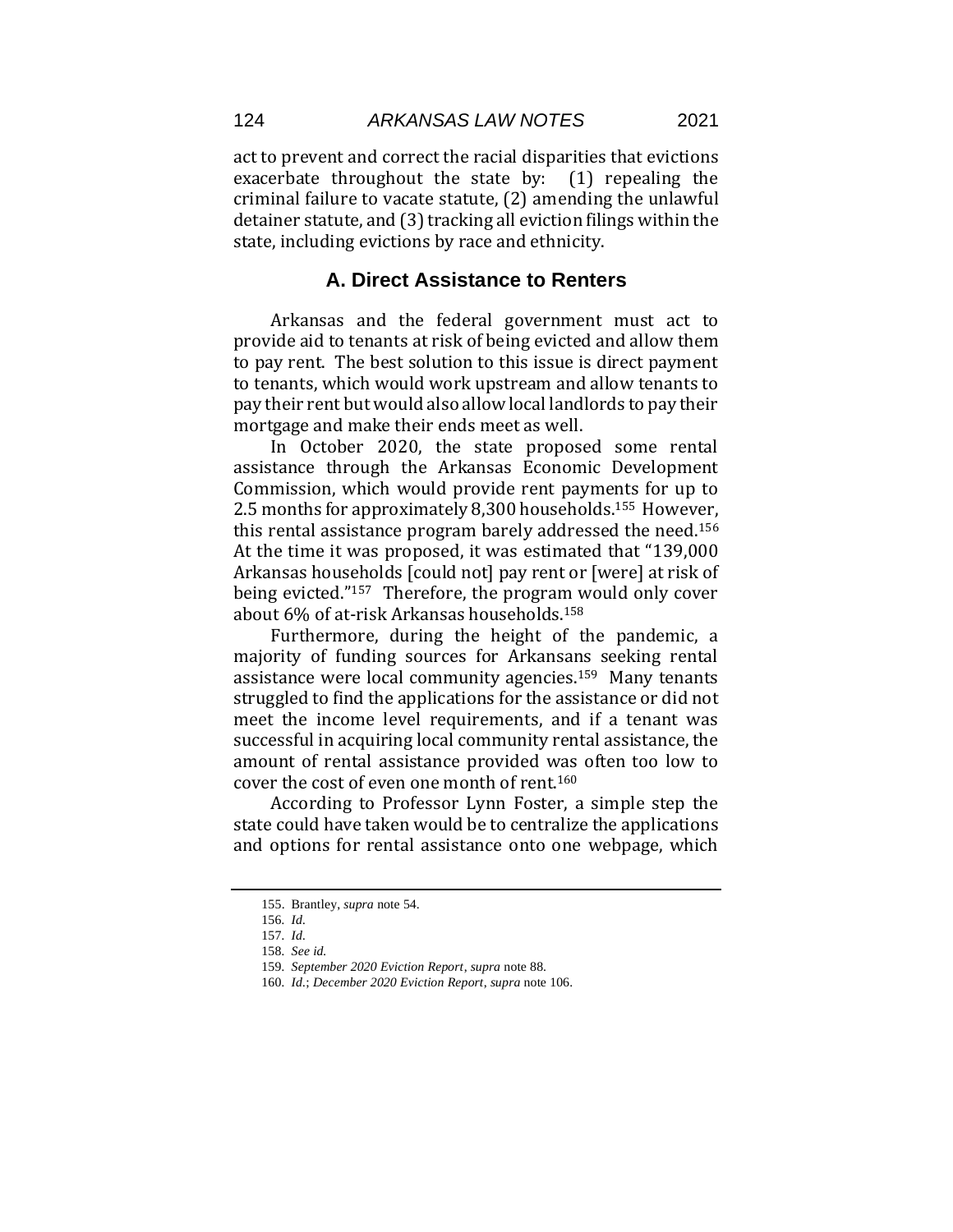would ensure that struggling Arkansans had access to all options.161 However, it is evident that direct assistance to tenants is the only way to ensure that needs are met throughout all levels of the landlord-tenant relationship, as described above.

Arkansas received \$1.25 billion from the CARES Act, and it is estimated that the amount needed for rental assistance is only about 14% of what the state received.162 Therefore, Arkansas alone can provide at least somewhat adequate rental assistance and should do so to protect its vulnerable residents.<sup>163</sup>

#### **B. Repeal the Criminal Failure to Vacate Statute**

The Arkansas Legislature should repeal the criminal failure to vacate statute, which makes a tenant's inability to pay rent a crime under ARK. CODE ANN. § 18-16-101. The health and economic impacts of the criminal failure to vacate statute are too high to constitute keeping it. Furthermore, Arkansas is the only state to have such a statute.164 Without the criminal failure to vacate statute, landlords would still have *two other* legal processes by which they could evict a tenant for nonpayment of rent.

Indeed, as described above, Pulaski County processes more criminal failure to vacate cases than does any other county in the United States, and Pulaski County has the highest Black population of any county in Arkansas.<sup>165</sup> Therefore, the combination of the amount of criminal failure to vacate cases, the higher Black population of Pulaski County, and the higher rate of evictions among Black Arkansans illustrates the racially-significant impact of Arkansas's failure

<sup>161</sup>*. September 2020 Eviction Report*, *supra* note 88.

<sup>162</sup>*. See* Jay Bir, *Arkansas Receives Allotment from CARES Act*, KARK (Dec. 9, 2020, 9:20 PM), [https://perma.cc/3ZEC-5U3R]; Ninette Sosa, *A CLOSER LOOK: evictions increase even with COVID-19 moratorium; tenant stories*, OZARKS FIRST (Aug. 11, 2020, 3:19 AM), [https://perma.cc/K4HC-KWNY] (percentage reached by dividing the \$170 million needed for rental assistance by the \$1.25 billion received by the state of Arkansas).

<sup>163</sup>*. See supra* note 162 and accompanying text.

<sup>164.</sup> Talk & Bus. Pols., *Failure to vacate to remain a crime in Arkansas*, KATV (Apr. 5, 2021),[https://perma.cc/59M6-ZQEV].

<sup>165</sup>*. See supra* notes 143-45 and accompanying text.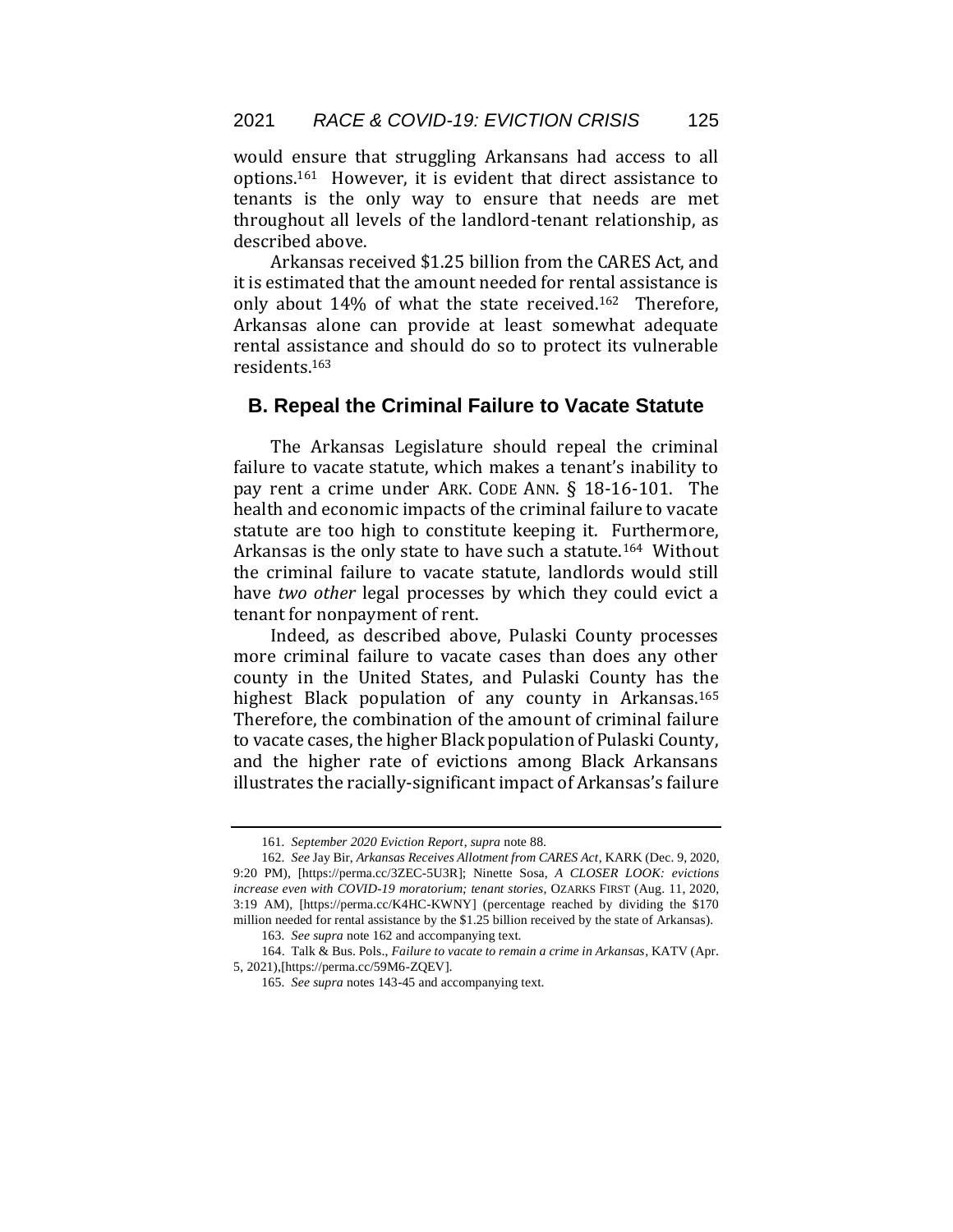to vacate criminal statute on the Black and nonwhite population of Arkansas.

In the 2021 Arkansas Legislative Session, a bill was proposed that would repeal the criminal failure to vacate statute, but it failed in committee in April 2021.166 Repealing the criminal failure to vacate statute would provide a step forward in addressing systemic inequalities within Arkansas and would prevent renters, particularly renters of color, from being followed by a criminal conviction due to nonpayment of rent, enabling them to secure future housing and employment.

## **C. Amend the Unconstitutional Unlawful Detainer Statute**

The Arkansas Legislature should amend the unconstitutional unlawful detainer statute, ARK. CODE ANN. §§ 18-60-301 to 312, to comport with due process by removing the requirement that the tenant pay the amount in controversy to the court.

In *McCrory v. Johnson,* the Arkansas Supreme Court held the prejudgment attachment provision violated due process due to lack of availability of a prompt hearing.167 Under the unlawful detainer statute, the tenant only receives a hearing when that tenant pays the amount in controversy to the court and replies within five days, similar to the previous criminal failure to vacate statute.<sup>168</sup>

Extending *McCrory*, the availability of a hearing under the unlawful detainer statute is anything but prompt and prevents the tenant from acquiring a hearing if they do not have the funds available to pay the back rent to the court. Furthermore, in *State v. Smith*, the Pulaski County Circuit Court found the criminal failure to vacate statute unconstitutional for similar reasons: the defendant had to pay

<sup>166.</sup> Foster, *supra* note 138; Daniel Breen, *Bill Repealing Arkansas Criminal Eviction Statute Fails In Committee*, UALR PUB. RADIO (Apr. 5, 2021, 12:24 PM), [https://perma.cc/M9SY-Q78W].

<sup>167.</sup> 296 Ark. 231, 241, 755 S.W.2d 566, 572 (1988).

<sup>168.</sup> ARK. CODE ANN. §18-60-307 (2021).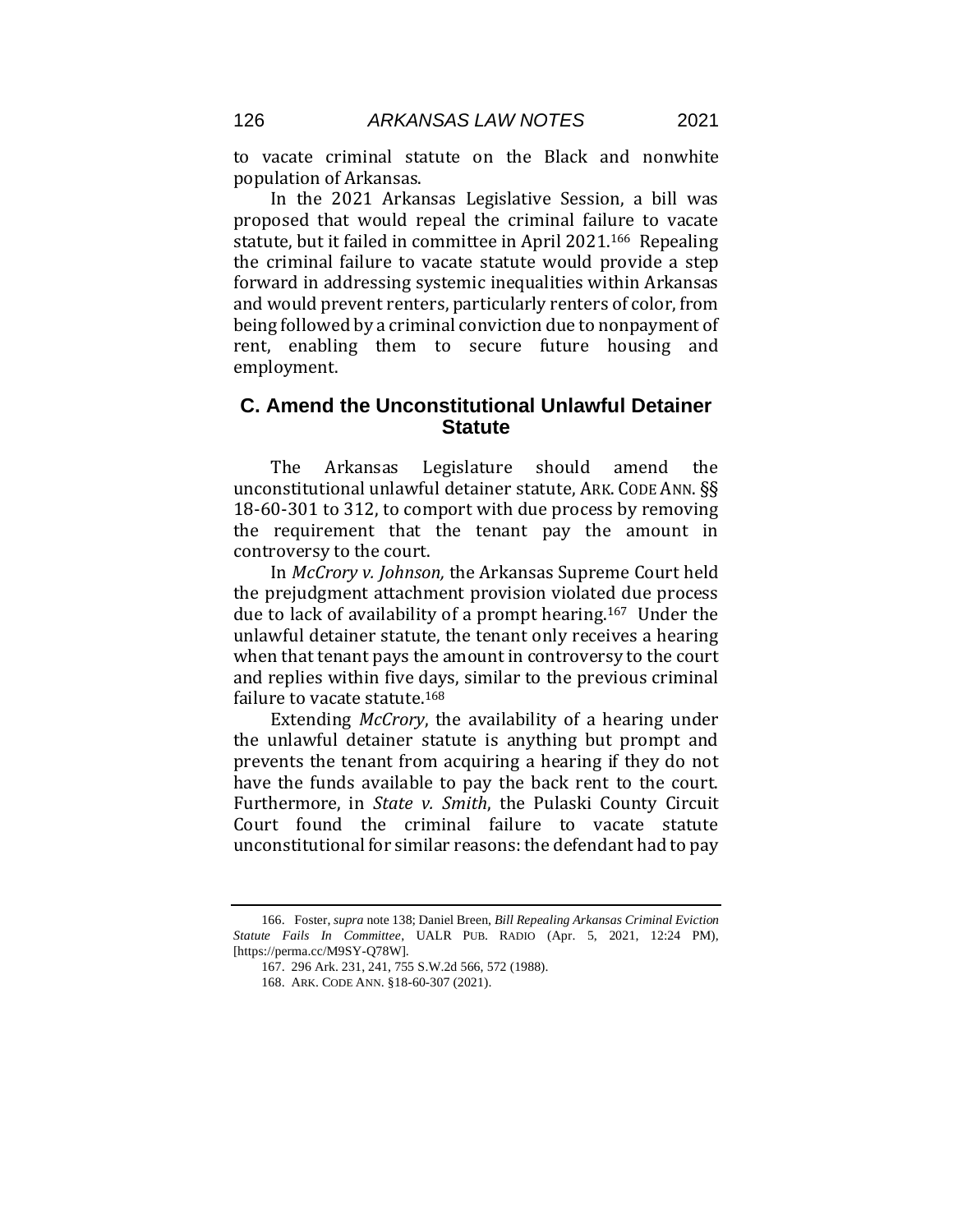the rent alleged due to the court to receive a hearing.169 As a result, the Arkansas Legislature amended the criminal failure to vacate statute to comport with the ruling and therefore, due process.170 The legislature should do the same with the unlawful detainer statute and remove the requirement that the tenant pay the amount in controversy to the court, which would increase the number of tenants receiving hearings and comport with due process.

In the 2021 legislative session, Arkansas State Senator Jonathan Dismang filed Senate Bill 594, which would amend the Arkansas Residential Landlord-Tenant Act of 2007 by providing a minimal implied warranty of habitability to renters within Arkansas and amending unlawful detainer and forcible entry and detainer statutes by removing the requirement that tenants pay the amount in controversy with the court.171 The bill, in its original form, sought to remove the requirement that the tenant deposit the amount of rent due with the court and continue paying rent to the court for the pendency of the proceedings and remove that the failure to do the same is justification for the court to grant the writ.<sup>172</sup>

The bill also sought to add that the court may allow the tenant to retain the premises only if, within five days of the issuance of the writ of possession, the tenant provides adequate security, as determined by the court, not less than the amount of delinquent rent and rent to accrue while the tenant retains possession of the premises.173 While these sections of the bill were struck, a finalized version of the bill passed both chambers of the Arkansas Legislature and was signed by Governor Hutchinson on April 29, 2021.<sup>174</sup>

<sup>169.</sup> No. CR 2014-2707, 2015 WL 991180 at 4, 7 (Ark. Cir. Jan. 20, 2015).

<sup>170.</sup> ARK. CODE ANN. § 18-16-101 (2017).

<sup>171</sup>*. SB594 – An Act to Amend the Arkansas Residential Landlord-Tenant Act of 2007; to Amend the Law Concerning a Cause of Action for Unlawful Detainer and Forcible Entry and Detainer; and for other purposes*, ARK. STATE LEGISLATURE, [https://perma.cc/8852- LTZ4] (last accessed Oct. 29, 2021).

<sup>172.</sup> ARK. STATE LEGISLATURE, *supra* note 171.

<sup>173</sup>*. Id.* 

<sup>174</sup>*. Id.*